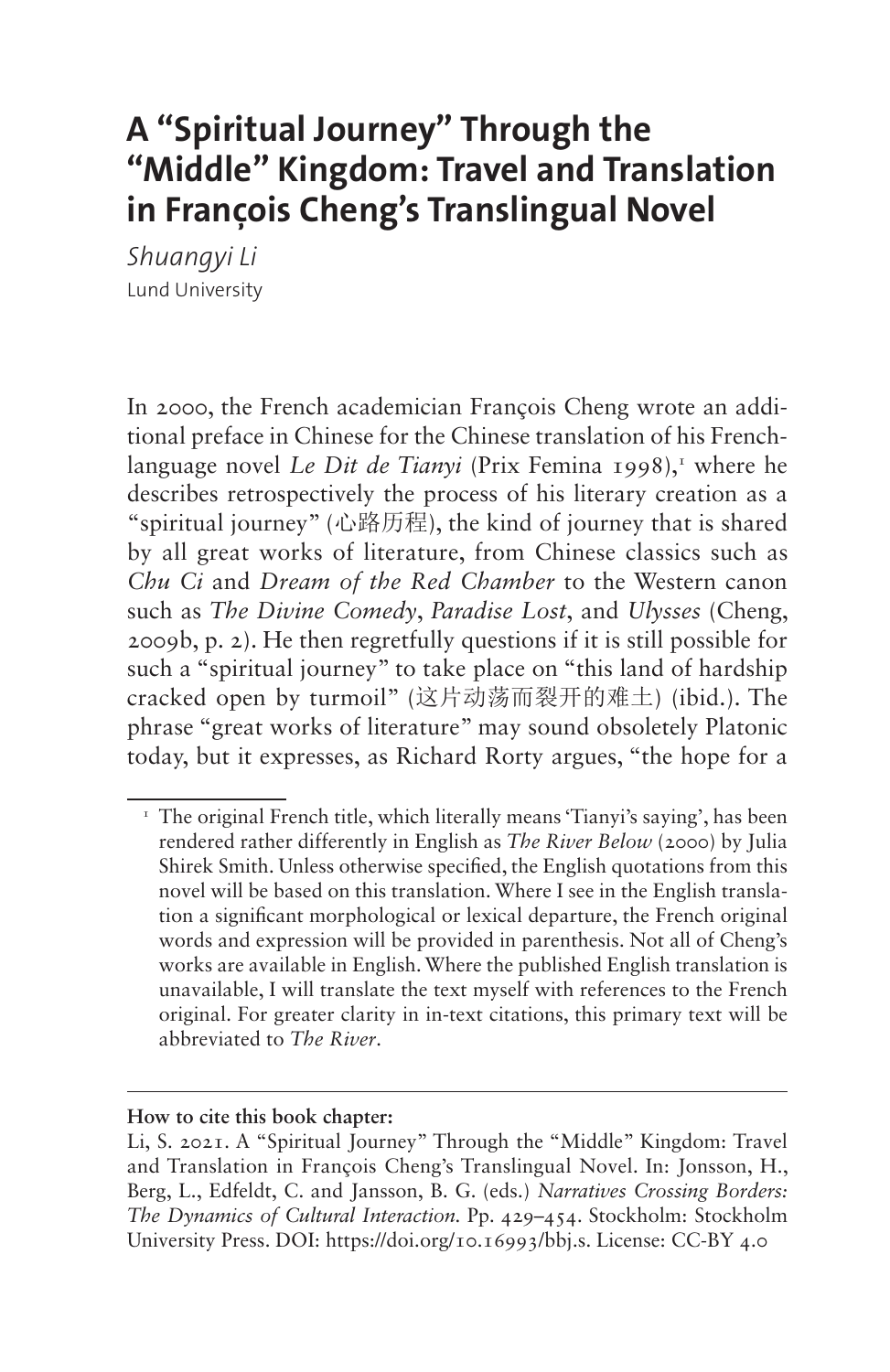religion of literature [and art in Cheng's case], in which works of the secular imagination replace Scripture as the principal source of inspiration and hope for each new generation" (Rorty, 2005, p. 275). By "this land of hardship", Cheng means not only the planet we all inescapably inhabit, but also more specifically "that self-proclaimed 'Middle' Kingdom" ("中"国). He subtly puns on the historical name of China to suggest to the Chinese readership a time-space for spiritual journeys, or at least for the spiritual journey that has taken place in the novel. The "Middle" Kingdom here does not imply, as it used to, China as the centre of the world; but rather, a *decentred* China. It points to a metaphysical space of relation in which China can dynamically engage with multiple planetary cultural forces (but currently dominated by the West), and where there could be "transcendence" for all parties. This space is characterized as a kind of "essential emptiness" inbetween according to Cheng's Daoism-infused conception of the *vide médian* ("middle void", or sometimes rendered as "median void" or "middle emptiness" by different English translators). In a nutshell, Cheng conceptualizes the *vide médian* as a third type of Daoist *qi* ("air" or "breath") which has the power of pulling the yin and the yang into positive interaction, "with a view toward a mutual transformation, as beneficial for one as for the other" (Cheng, 2009a, p. 66). This transformative process signals a spiritual exaltation and a form of ceaseless transcendence.<sup>2</sup> As I gradually unfold the various layers of travel and translation in the novel, it is crucial to keep in view Cheng's broader intellectual and artistic enterprise of cultural transcendence.

In terms of both structural design and narrative arrangement, the notion of journey is fundamental in Cheng's conception of *Le Dit*. Depending on the critical angle, *Le Dit* can be generically categorized as autofiction, *Bildungsroman, Künstlerroman*, romance, historical novel, adventure story, travel writing, memoir, and so on. The generic indeterminacy, blurring and blending, or hybridity,[3](#page-1-1) brings to the forefront profound *frictional* qualities in

<span id="page-1-0"></span><sup>&</sup>lt;sup>2</sup> For an interesting exposition on the problematic of approaching the Western notion of transcendence from the perspective of Daoism and, by association, Zen Buddhism, see Braak (2012).

<span id="page-1-1"></span><sup>&</sup>lt;sup>3</sup> There are scholars who oppose this description of Cheng's novel as "hybrid." Chu Xiaoquan (2014), for example, argues for a holistic approach,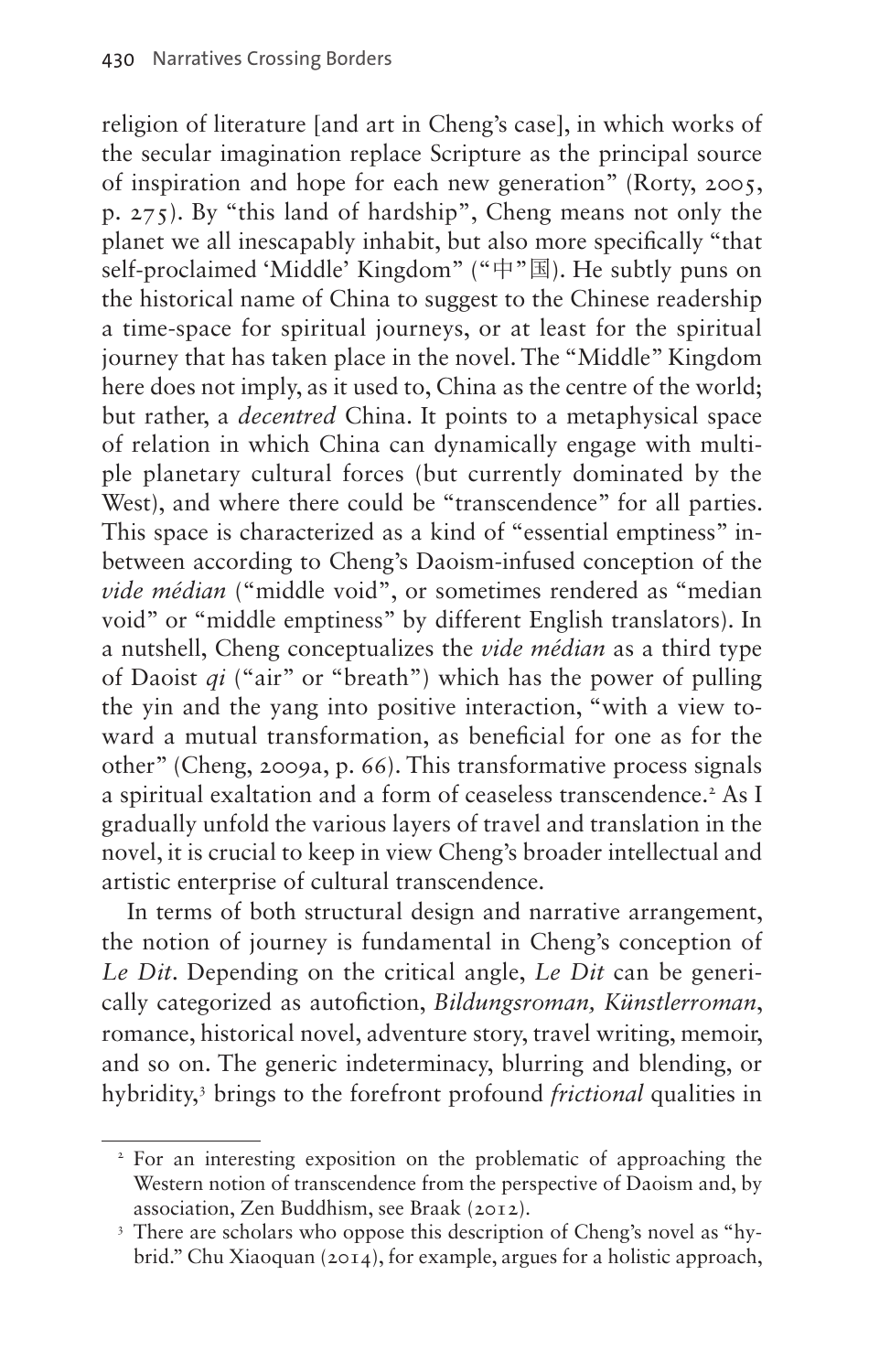the novelistic fabric of *Le Dit*, between myth and reality, between ethnography and imagination, and between fact, fiction, and reflection. In fact, the generic border-crossing itself is a literary embodiment of Cheng's physical and intellectual journey in life and in fiction, which constantly calls for movements of understanding on the reader's part.

This chapter proposes to concretely examine a variety of travel motifs in Cheng's translingual novel, and how they function as a consistent structural and thematic frame, in which different literary generic qualities and traditions dynamically interact with each other. Drawing on theories of cultural translation, initiated notably by Homi Bhabha, I additionally argue that these travel motifs ultimately create a liminal space where both European and Chinese literary and artistic traditions are set in motion towards a planetary possibility of cultural transcendence.[4](#page-2-0)

#### **Temporal and Spatial Movements of Travel**

To begin with, the tripartite structure of the novel – "epic of departure", "a turn in the road" ("récit d'un détour"), "myth of return"– is already redolent of a Western travel writing tradition going back to Homer's *Odyssey*, which recounts, in Peter Hulme and Tim Youngs' words, 'an epic journey' and 'episodic adventures' that "offer a blueprint for romance, indirection, and danger of travel as well as the joy (and danger) of homecoming" (Hulme & Youngs, 2002, p. 2). Tianyi's journey spans through much of the turbulent twentieth century (1925–1968), from wartime China (Sino-Japanese War and Civil War) to post-war France and

especially in the light of Cheng's Daoist vision. However, I am not so much concerned with the *generic definition* of the novel here. For me, the hybrid characterization of the text is aimed at a variety of critical frameworks in our reading.

<span id="page-2-0"></span><sup>4</sup> By "planetary possibility" I mean to evoke Spivak's conception of "planetarity" as a way to "overwrite" globalization. Whereas the latter implies the "imposition of the same system of exchange everywhere," "the planet," Spivak argues, "is in the species of alterity, belonging to another system; and yet we inhabit it, on loan" (2003, pp. 72–73). I make a critical connection here between Spivak's 'planet' and Cheng's 'land of hardship', thereby putting Cheng's "transcendence" in relation to the idea of alterity.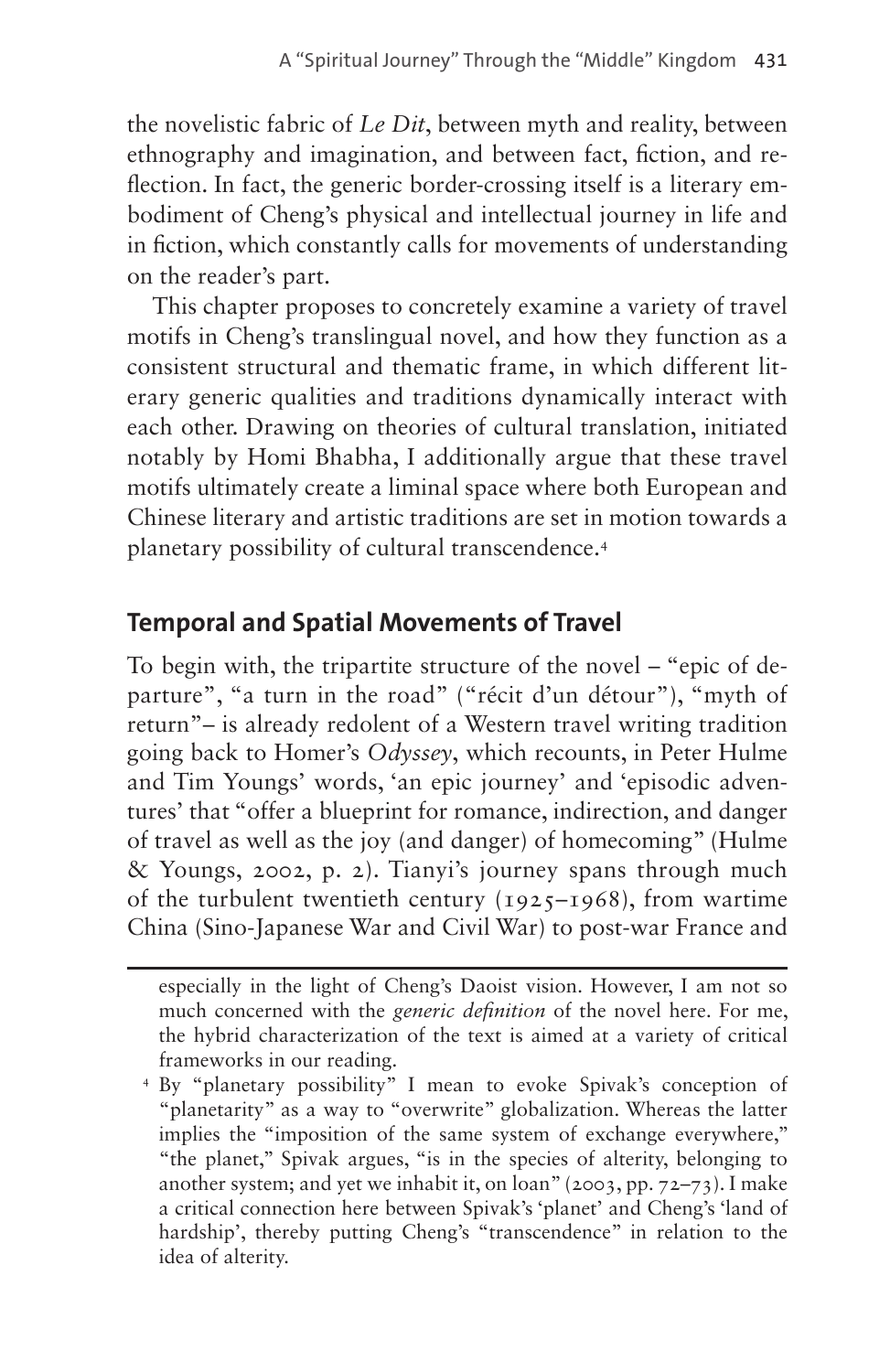back to a radically changed Communist China. Significant geographical displacements also take place within China and Europe with different motives.

Time and movement are essential factors behind Tianyi's physical and psychological growth. Both growth and transformation are, of course, defining notions of Bildungsroman (Beer, 2000, pp. 97–103) and its subgenre Künstlerroman. Despite the innumerous Eastern mysticism-infused philosophical digressions, the narrative of *Le Dit* is firmly rooted in our historical sense of time. Many chapters–including the first and the last, as well as the prologue–typically start with a date. The novel begins with a sentence that carries biblical overtones, which is then immediately followed by an event date, a historical duration, and a personal date of birth, "in the beginning there was the cry in the night. Autumn 1930. China with its five thousand years of history, and I with almost six years of life on earth, for I was born in January 1925" (*The River*, p. 3).<sup>5</sup> The growth of the protagonist as well as other main characters, constantly interacts with historical events. The images of naked and raped women from the Nanjing Massacre carried out by Japanese soldiers in 1937 are a shocking revelation to Tianyi, in particular the relationship between beauty and evil in the light of human sexuality and cruelty (ibid. pp. 27– 31). The literary vocation of the poet Haolang–known as l'Ami–is deeply shaped by the cultural and political movement launched by revolutionary left-wing writers such as Lu Xun and Hu Feng during the 1920s and 1930s, who advocate a devoted study of exclusively "foreign" literature and a radical rupture from "burdensome" classical Chinese literary traditions (ibid. pp. 51–52, pp. 62–63). The protagonist's vicissitudes after his dystopian return to China in search of l'Amante and l'Ami<sup>6</sup> are profoundly affected by catastrophic historical events such as the Great Leap Forward (1958–1962), the Three Years of Natural Disasters (1959–1961), and the Cultural Revolution (1966–1976). The closing chapter of the novel begins again with a date—"Autumn 1968"—which

<span id="page-3-0"></span><sup>5</sup> For a brief analysis of how biblical overtones are intertwined with Daoist imagery in the opening passage, see S. Li (2017a, p. 201).

<span id="page-3-1"></span><sup>6</sup> The etymological and morphological ambiguity of "amant(e)" ("lover") and "ami" ("friend") is not quite played out in English.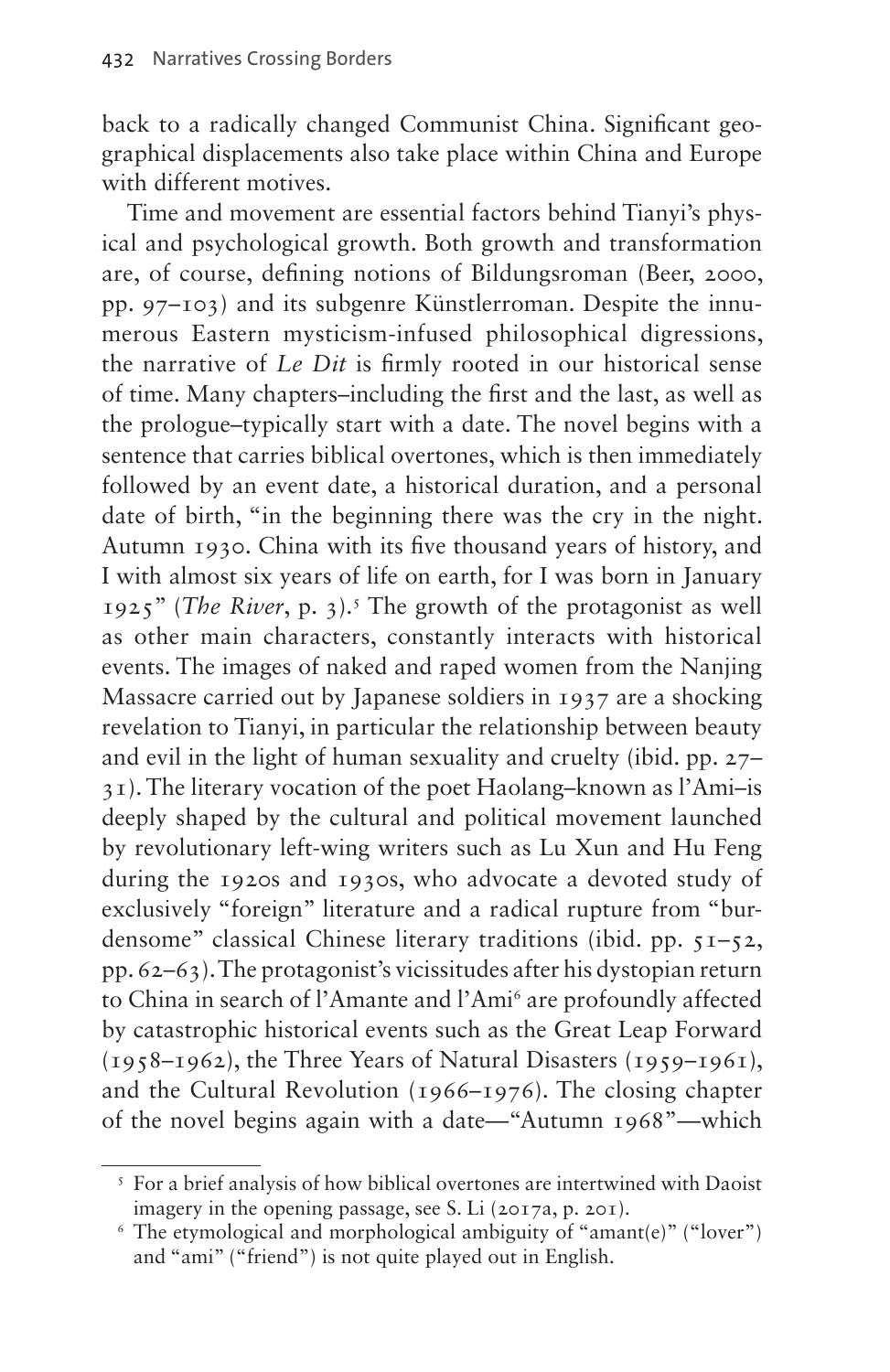marks the arrival of the Communist Red Guards at Tianyi and Haolang's labour camp in the Great Northern Wilderness (ibid., p. 406). Indeed, this interlacement between personal stories and historical events in Cheng's novelistic fabric is self-referentially announced by the protagonist himself, as he reflects on Haolang's ardent writing of "minor events" ("petites histoires") towards the end of the novel: "But are there any minor events? Isn't every minor event tied up with major ones? His personal history was so tied up with history on the grand scale that the two came to be hopelessly entangled. In his struggle for survival, he ended up forgetting the only weapon he possessed: writing. Now he has found it again" (ibid., pp.  $257-258$ ).

The precisely stated, linear temporal progression is countered by a circular, or even pendular movement<sup>7</sup> through space and place, which crosses, challenges, and transcends both geographic and cultural borders. Tianyi embarks on a return journey between China and Europe, and his loose bulk of unfinished personal writings are then brought back to France and rearranged by a narrator who has allegedly "translated" them from Chinese into French and turned them into the book we are now reading. Further still, this fictitious "pseudotranslation" (Toury, 1984)<sup>8</sup> was subsequently translated into Chinese with a new Chinese preface signed by the author—as opposed to being written by a fictional narrator—and has been overwhelmingly received by the

<span id="page-4-0"></span><sup>7</sup> Theorists of travel writing such as Ottmar Ette (2003, p. 39; 43) make a hermeneutic distinction between circular and pendular movements. Generally speaking, the former implies "the improvement of the knowledge about the Other" that is "bound to a gain of knowledge in the country of origin of the traveler". In comparison, during the latter pendular movement, "the images and spaces do not melt together; they constitute hybrid bodies that subvert clear borderlines between one's own and the foreign space". Interestingly, the protagonist Tianyi and the author Cheng seem to occupy these two different theoretical positions. The epithet we usually attribute to Cheng—the *passeur* (between Western and Chinese cultures)—is particularly relevant to the pendular movement of understanding here.

<span id="page-4-1"></span><sup>8</sup> Cheng's second novel *L'Éternité n'est pas de trop* (2002), translated in English as *Green Mountain, White Cloud* (2004), also purports to be a reconstruction of a lost book written and brought back by a French Jesuit missionary from China.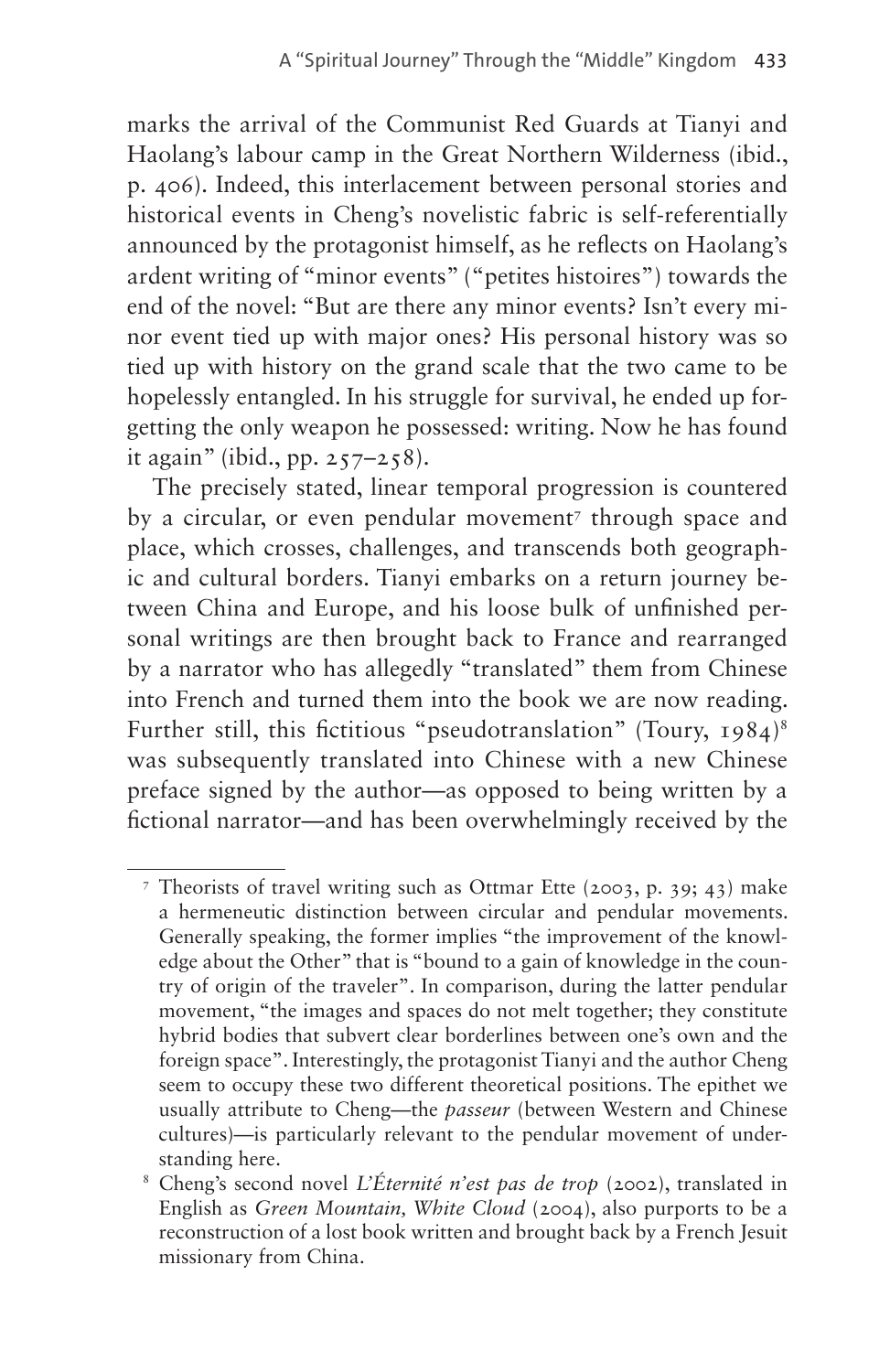Chinese readership[.9](#page-5-0) In a word, the text, both within and outside the narrative, travels in translation.

#### **Moving through Mountain-Water**

There are also micro-movements through which the human agent appreciates and interacts perceptively with natural landscapes, resulting in episodic transformations in the protagonist. Cheng's recurrent word-image approach to natural landscapes and phenomena constitutes another significant travel motif in the novel, which is deep-rooted in the classical Chinese traditions of both pictorial art and travel writing. The two most celebrated natural landscapes in *Le Dit* are mountains and rivers. Indeed, Cheng reminds us in his theoretical writings that "mountain" and "water" constitute the Chinese word for "landscape", *shan-shui* 山水 ("montagne-eau") (Cheng, 2006  $[1989]$ ).<sup>10</sup> Linked to the Chinese cosmological order of yin-yang, mountain-water embodies the concept of duality which entails the perpetual, mutual transformation of the two entities, as Cheng (2014, p. 90, my translation) clarifies in his calligraphic work: "Here are the two great earthly entities brought together, paired and complementary, the mountain incarnate the principle of yang, and the water the principle of yin. Without relief and difference in altitude, water would not flow; without the nourishment of water, the mountain would dry out. The mountain and water are profoundly joined together". In *The Analects*, Confucius famously employs the analogy of mountain-water to moralize about the human virtues of intelligence and kindness: "The wise delight in water; the humane delight in mountains. The wise move; the humane are still. The wise are happy; the humane live long".<sup>11</sup>

<span id="page-5-0"></span><sup>9</sup> But the last part of the novel where the author openly criticizes the severe mismanagement of the Communist regime during the Cultural Revolution has met with state censorship in mainland China. In a way, the fictional narrator of the preface has almost predicted such an operation by the Chinese government.

<span id="page-5-1"></span><sup>&</sup>lt;sup>10</sup> I should add that "water" and "river" share the same character  $\mathcal K$  in classical Chinese. 11 Cheng translated this saying from Chinese to French himself. The English

<span id="page-5-2"></span>translation here is provided by Burton Watson. See Cheng (2006 [1989], p. 168); see also Watson (trans.) (2007, p. 45)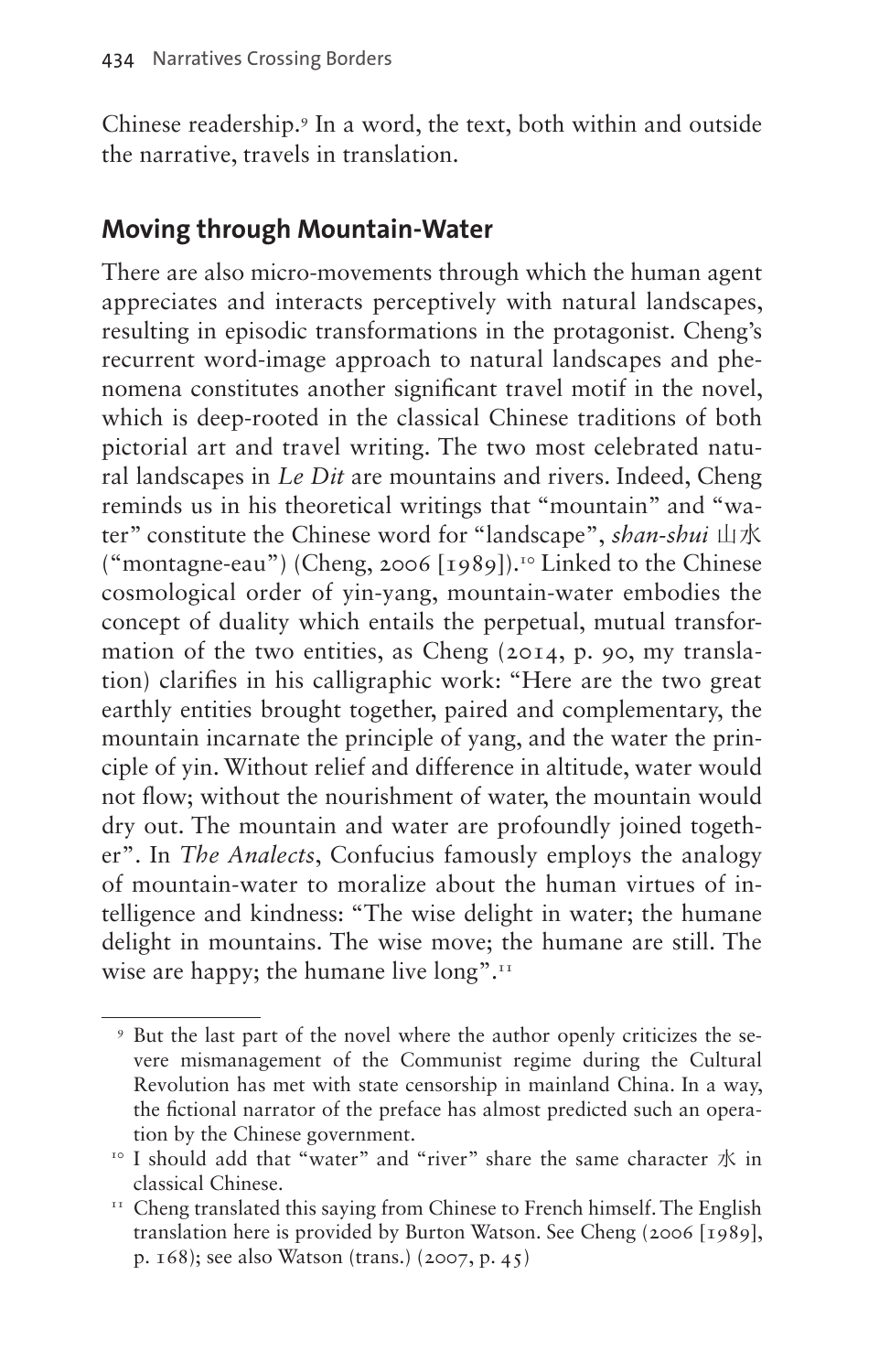Moreover, the Chinese "mountain-water" is almost always accompanied by mist or cloud. In effect, it is the movement of the cloud that animates the mountain and the river and puts them in a dynamic reciprocal relation, just as the essential "middle void" (*vide médian*) energizes the vital breaths (*souffles vitaux* or *qi*) of yin and yang[.12](#page-6-0) According to Cheng, this visual and symbolic representation of the *souffle* as the cloud in mountain-water paintings has fascinated classical Chinese artists and aesthetic theorists for more than a thousand years. To demonstrate this fundamental philosophical underpinning of classical Chinese landscape painting, Cheng has gathered together a rich body of Chinese theoretical writings on pictorial art from the Tang (618–907) to the Qing (1644–1911) dynasties, translated them into French and turned them into an anthology which he entitles *Souffle-Esprit* (literally "breath-spirit") (1989). These writings will leave their marks on Cheng's novelistic depiction of Mount Lu. But before we move on to Cheng's passage in the novel, let me cite the following examples from *Souffle-Esprit* that pinpoint the relationship between mountain, water, cloud, and breath in classical Chinese landscape painting:

(From  $\text{ling Hao } [855-915]$ ) In order to convey the real physiognomy of a landscape, there should be harmony between the *vital breath* and the *formal structure*. In addition, one should know how to observe and distinguish the *multiple elements* that constitute a landscape. As for the mountain, a pointed summit forms a *feng* [peak], [...] A path that moves through the mountain creates a *gu* (valley). Where the path reaches an impass is a *yu* (ravine). A watercourse that runs through a ravine is called *xi*. (Cheng, 2006  $[1989], p. II5$ <sup>[13](#page-6-1)</sup>

(From Guo Xi [1020–1090]) The mountain has watercourses as its arteries, trees and herbs as its hair, mists and clouds as its expression. Thus, the mountain owes its life to the water, its beauty to the trees and herbs, its *mystery to the mists and clouds*. [...]

<span id="page-6-0"></span><sup>&</sup>lt;sup>12</sup> Cheng elaborates on this Daoism-informed ternary thinking on many occasions (Cheng, 1991, pp. 58–61; 2006 [1989], pp. 162–163).

<span id="page-6-1"></span><sup>&</sup>lt;sup>13</sup> Cheng translated all these passages himself from classical Chinese to French. My English translation is based on Cheng's French translation. The emphases in this and the following passages are mine.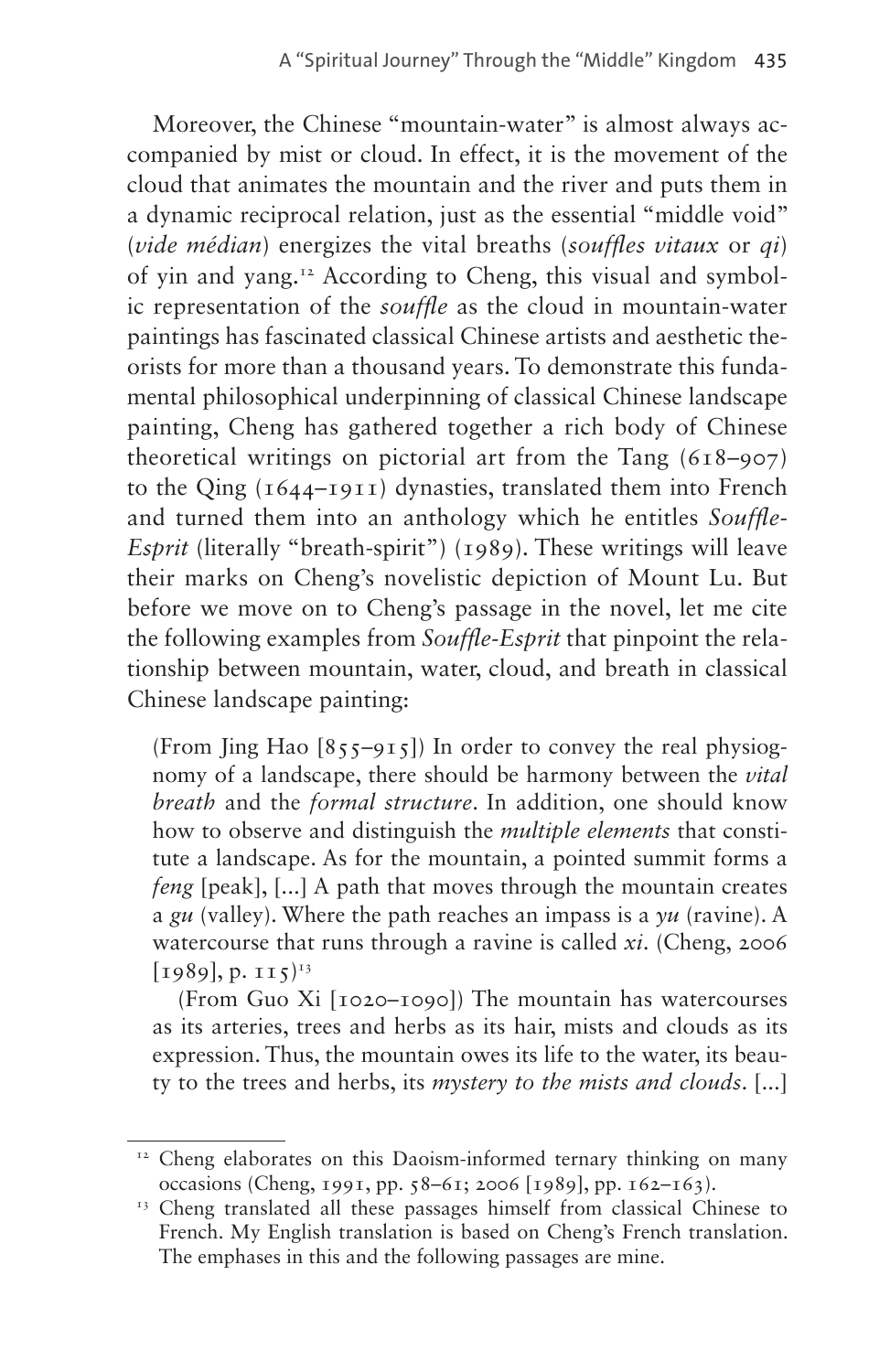Those who are learning to paint landscapes should not go about things otherwise. They must bring themselves close to mountains and water and let the spirit [of mountains and water] penetrate them entirely. A real landscape must be seen both *from afar* so that we can capture the lines of force, and *from close quarters* so that we can draw from the substance. The atmosphere of the clouds which *animates* a mountain landscape is not the same in different seasons [...]. (pp. 117–119)

(From Tang Dai [1673–1752]) The clouds are born out of the mountain's womb. Incidentally, this is why we call the rocks (of a valley) *roots of the clouds*. Indeed, around the rocks, *water and breath are mixed together and they give birth to clouds*. The first state of the clouds is called the *lan* [ascending vapour]. [...] In painting, there is cause for making a distinction between clouds and mists. For clouds, we can differentiate stable clouds, moving clouds, crepuscular clouds, etc. For mists, there are differences among light mists, morning mists, evening mists, etc. The faintest state of clouds is called *ai*; the *ai surrounds the tops and the peaks in the distance with an aura*. The most condensed state of clouds is called *wu*: the *wu* makes everything *blurry and elusive*. (ibid., p. 133)

(From Shen Zongqian [1736–1820]) We should attend to the creation of depth in the painting. The composition should include at least three planes. [...] We should not forget to handle carefully the *intermediate spaces of emptiness across the painting, in the form of clouds or watercourses, in order to facilitate the circulation of the breath*. (ibid., pp. 139–140)

Let us now examine how Cheng incorporates these theoretical observations into his novel:

Two and a half years had passed since the night of the cry. I now lived with my parents in our home for years to come, a humble cottage at the base of Mount Lu, in northern Jianxi [*sic*.] Province, not far from the Yangzi River. [...] 'Mists and clouds of Mount Lu,' so famous they had become proverbial, referring to something *elusive and mysterious*, a beauty hidden yet bewitching. With their capricious, unpredictable movements and their never-fixed hues—pink or purple, jade green or silver gray—they turned the mountain magical. *They developed amid Mount Lu's countless peaks and hills; then, lingering in the valleys or rising toward the hights, they maintained a constant state of mystery*. At times they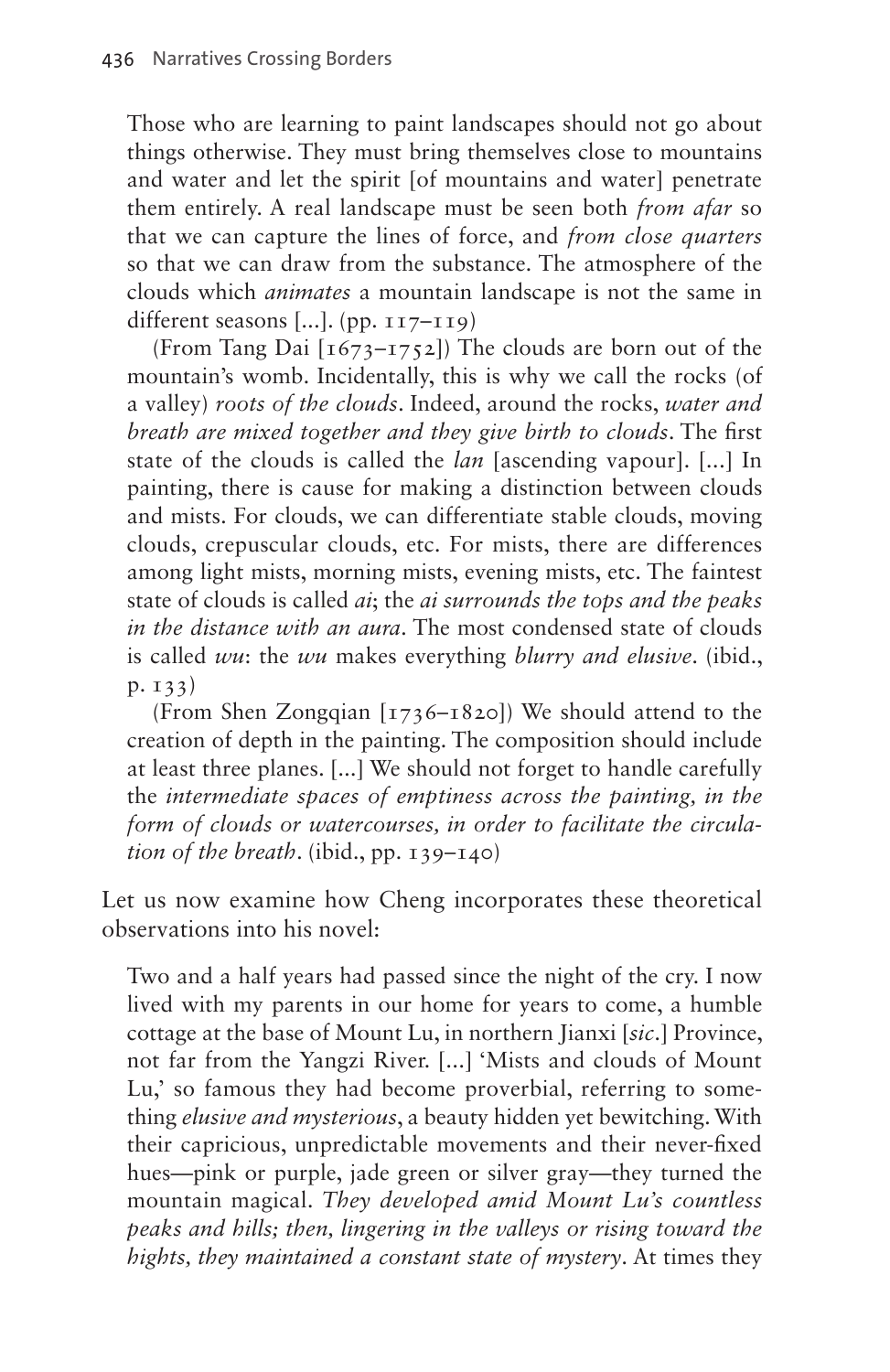dissipated abruptly, revealing to the human eye the mountain in all its splendor. With their silkiness and their scent of moist sandalwood, these clouds and mists resembled a being both fleshly and unreal, a messenger come from elsewhere, who might *converse with the earth* for a minute or for hours, depending on his mood. *Some bright mornings* they stole silently through shutters and entered the dwellings of men, caressing them, *surrounding them, gentle and intimate*. Should anyone try to grab hold of them, they would move off as silently as they had come, out of reach. *Some evenings the heavy mists rose and met up with clouds in motion*, producing moisture and bringing showers; the pure water would pour into jars and jugs the villagers set out under their walls. With this water they made the best tea around. Once the downpour had ended, the clouds broke up rapidly, and under clear skies the highest mountain would be briefly visible. The surrounding hills in no way detracted from the mysterious lofty beauty of this peak, which, unobstructed, reflected the diffuse evening light and displayed its fantastic, dangerously towering crags crowned with a vegetation no less fantastic. Meanwhile, the clouds, re-forming in the west, would turn into a wide, slack sea, *on whose waves floated the setting sun like a dream ship gleaming with a thousand multicolored lights*. And very soon the summit would be draped in a mauve mist, becoming invisible once more. As was indeed appropriate, since this was the hour for Mount Lu's daily journey westward to pay homage to the Taoists' Lady of the West and to greet Buddha. At that moment, the universe appeared to disclose its hidden reality: it was in perpetual transformation. What was apparently stable melted away into the moving; what was apparently finite sank into the infinite. There was no fixed, final state. And is that not the real truth, since *all living things are but condensation of the breath*? (*The River*, pp. 5–7, my italics)

The striking lexical similarities and shared conceptual formulations—such as the mountain-water-cloud relation and the quality, movement, and typology of the mist/cloud—between the aforementioned theoretical texts and this Mount Lu passage may even run the risk of diminishing Cheng's literary originality. However, what we can clearly discern in this example is that both linguistic and cultural translations are inherent in Cheng's creative process; in fact, they largely define Cheng's translingual aesthetic. Cheng is one of the "remarkable number of translinguals" who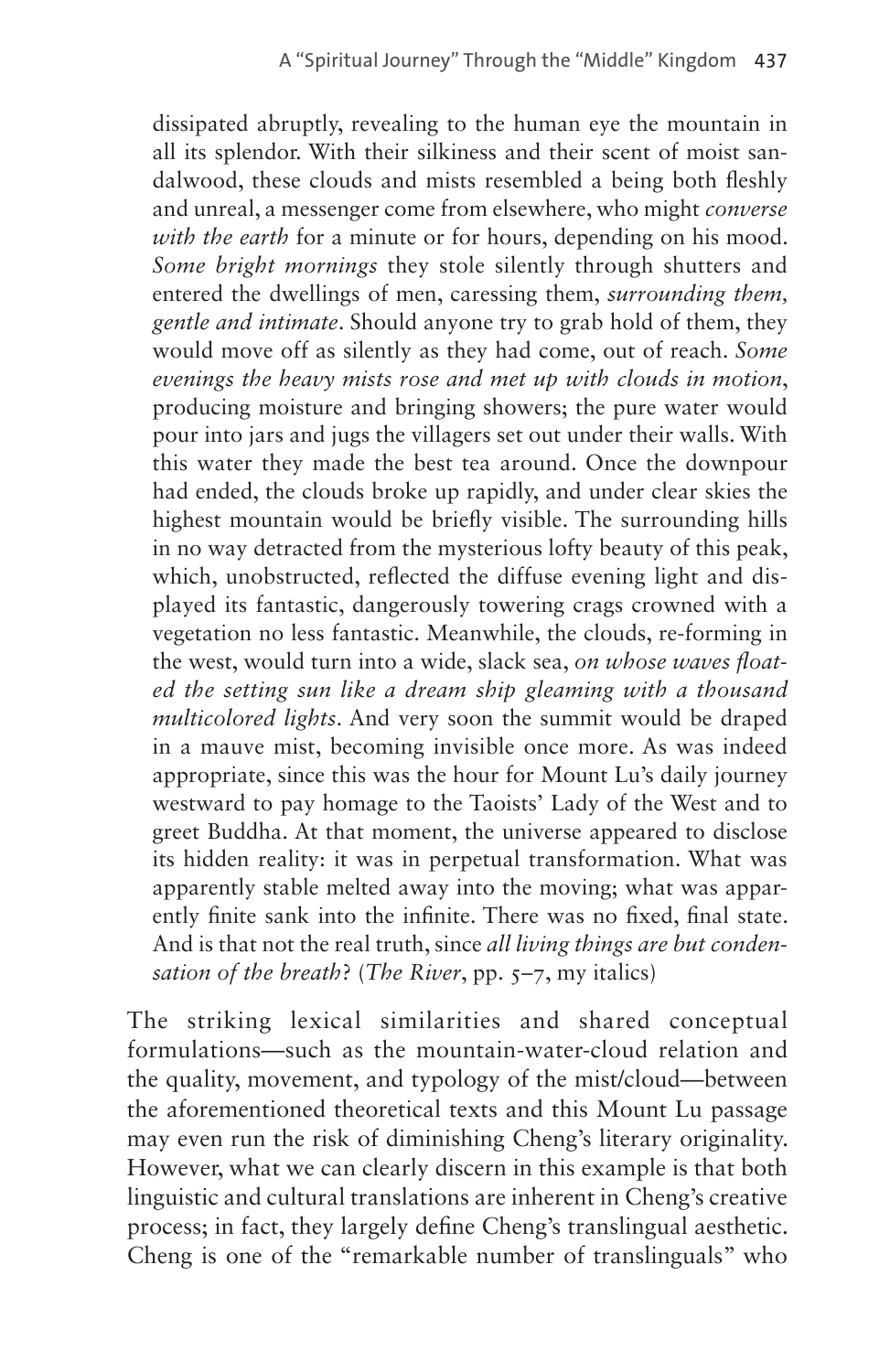"have been active and important as translators, brokers who position themselves between the language of an author and the language of the reader"—importantly—"as if these projects were an extension of their own translingual program" (Kellman, 2000, p. 32).

Yet, there is a significant contextual difference: whereas those theoretical texts aim to give technical instructions to artists, the Mount Lu passage is attributed to the intuitive perception of a young protagonist in nature at the moment of artistic initiation, of finding his artistic vocation (in the etymological sense of "inner calling"). The presence of a receptive human agent in the landscape, who is inspired (again in the etymological sense of "breathing in") and makes his first attempt to use the "magical power of brush and ink" (*The River*, p. 9) to establish a relation—a "physical communion [communion charnelle]" (ibid.,  $p. 6$ <sup>[14](#page-9-0)</sup> – between nature and man, is crucial to our generic acknowledgement of the novel as a Künstlerroman.<sup>15</sup> Furthermore, rather than "intellectual", it is the "sensuous" experience of the human agent through the landscape that gives rise to the quality of travel literature in the classical Chinese tradition.<sup>16</sup> To this end, in addition to "mountain-water", Cheng introduces another closely related Chinese aesthetic concept—"sentiment-scenery" (情景)—that explicitly puts man in relation with mountain-water:

It is with these two great entities [mountain-water], with their respective virtues, that Chinese literati liked to identify the two tendencies of their sensibility [yin and yang]. This conforms to an important notion of Chinese aesthetic, that is, the *sentimentscenery*. This notion points to the interpretation of human spirit and of the living universe, through which all authentic artistic creations take place. (2014, pp. 90–91, my translation)

<span id="page-9-0"></span><sup>&</sup>lt;sup>14</sup> The French adjective "charnel" is repeatedly used in the novel to describe man's relation to natural phenomena. It echoes strongly with Pontian phenomenological discourse, e.g. "la chair du monde", and Cheng (2009a, p. 11) also describes himself as a "slightly naive phenomenologist".

<span id="page-9-1"></span><sup>&</sup>lt;sup>15</sup> For a detailed analysis of Tianyi's artistic initiation and vocation, see S. Li (2017, pp. 154–176). For a broader treatment of *Le Dit* as a Künstlerroman, see M. Bertaud (2011, pp. 165–186).<br><sup>16</sup> This remark is informed by Yu Guangzhong's formulation of "landscape"

<span id="page-9-2"></span>journal", see Yu (1983, cited in Hargett, 2016, p. 113).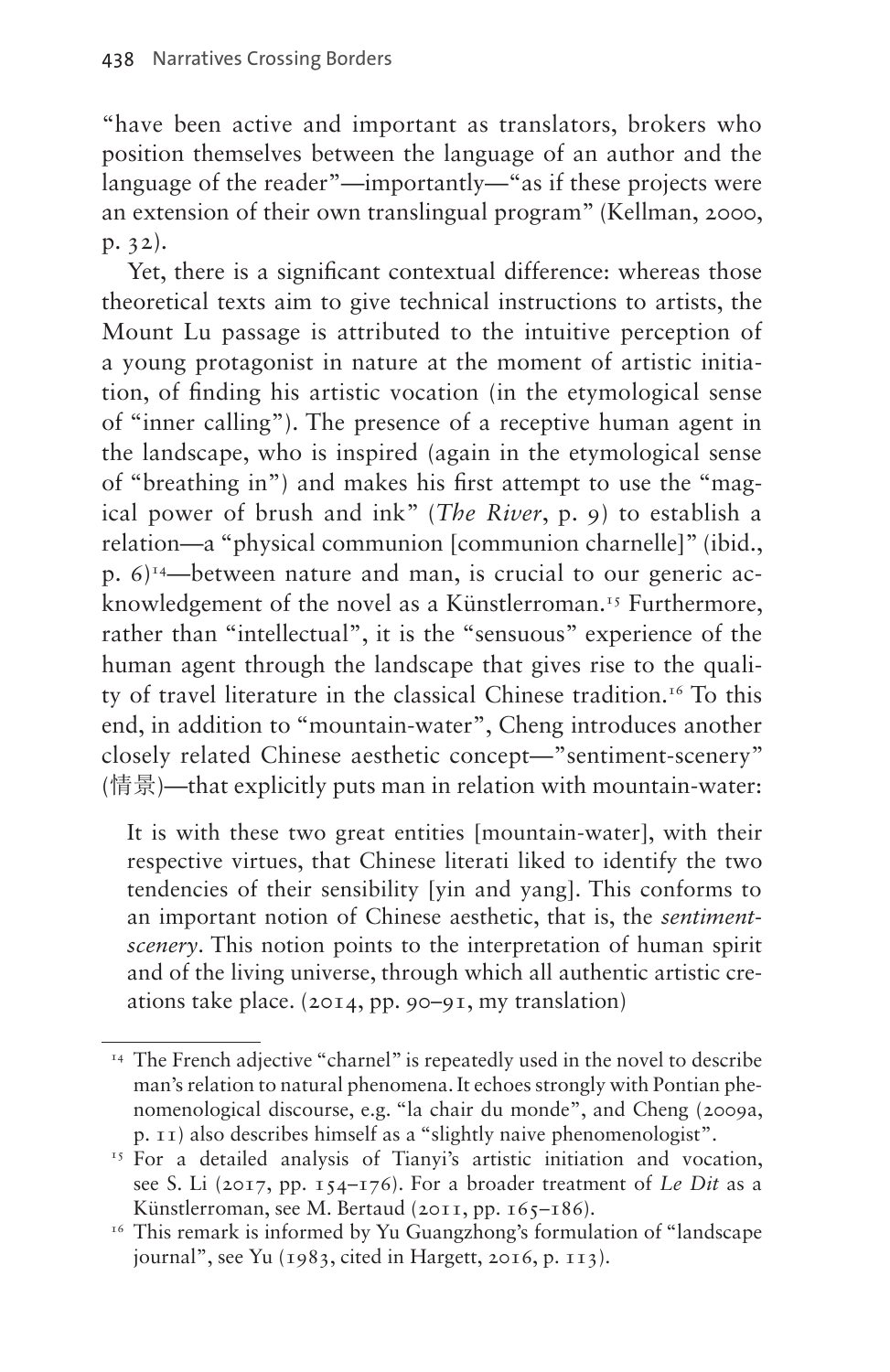J. M. Hargett (2016, p. 113) duly observes that classical Chinese travel literature typically adopts a cinematic-like word-picture approach to places, places authors "want readers to 'see' by *reading a text*". The critic continues:

In its Chinese context, "place" refers to a particular environmental setting with identifiable traits, such as a distinguishing name, special topographical features, and/or specific historical, cultural, and literary associations. Traditionally, the Chinese attached great value to such places. "Space", on the other hand, is a larger construct, abstract in nature. Imagine a giant tableau, onto which is inscribed a cultural construct that includes all places, their unique characteristics, and the relationships among them. As travellers move across and through the giant tableau, they perceive both how individual places are unique, *and* how they all ultimately assemble together into some sort of unity  $[\dots]$ . (ibid., pp.  $113-114$ )

Hargett's insightful comment on the spatial configuration in traditional Chinese travel writing describes almost exactly the progression of the Mount Lu passage. The protagonist arrived and settled at the foot of Mount Lu with his family. His account of the natural beauty of Mount Lu begins with a proverbial name ("mists and clouds of Mount Lu") immortalized by the verse of the classical poet Su Shi from the Song dynasty  $(960 - 1279)$ . It then goes on to elaborate the way the "capricious" cloud that animates and transforms the various topographical features of the mountain ("countless peaks and hills", "the valleys", "its fantastic, dangerously towering crags", "vegetation", "the diffuse evening light", "the summit"), and the way the cloud through its different forms affects the local inhabitants. This paradisiacal scenery stimulates the protagonist's imagination of a certain Daoist divinity or the Buddha of the West.<sup>[17](#page-10-0)</sup> Finally, Tianyi understands this "giant tableau", where everything is changing and nothing is fixed, in the light of the Daoist cosmogony ("all living things are but condensation of the breath").

To reaffirm the distinctive quality of travel writing in *Le Dit*, it may be helpful to compare the Mount Lu passage to that of a

<span id="page-10-0"></span><sup>&</sup>lt;sup>17</sup> As I will expound soon, in ancient China, 'the West' generally refers to today's India.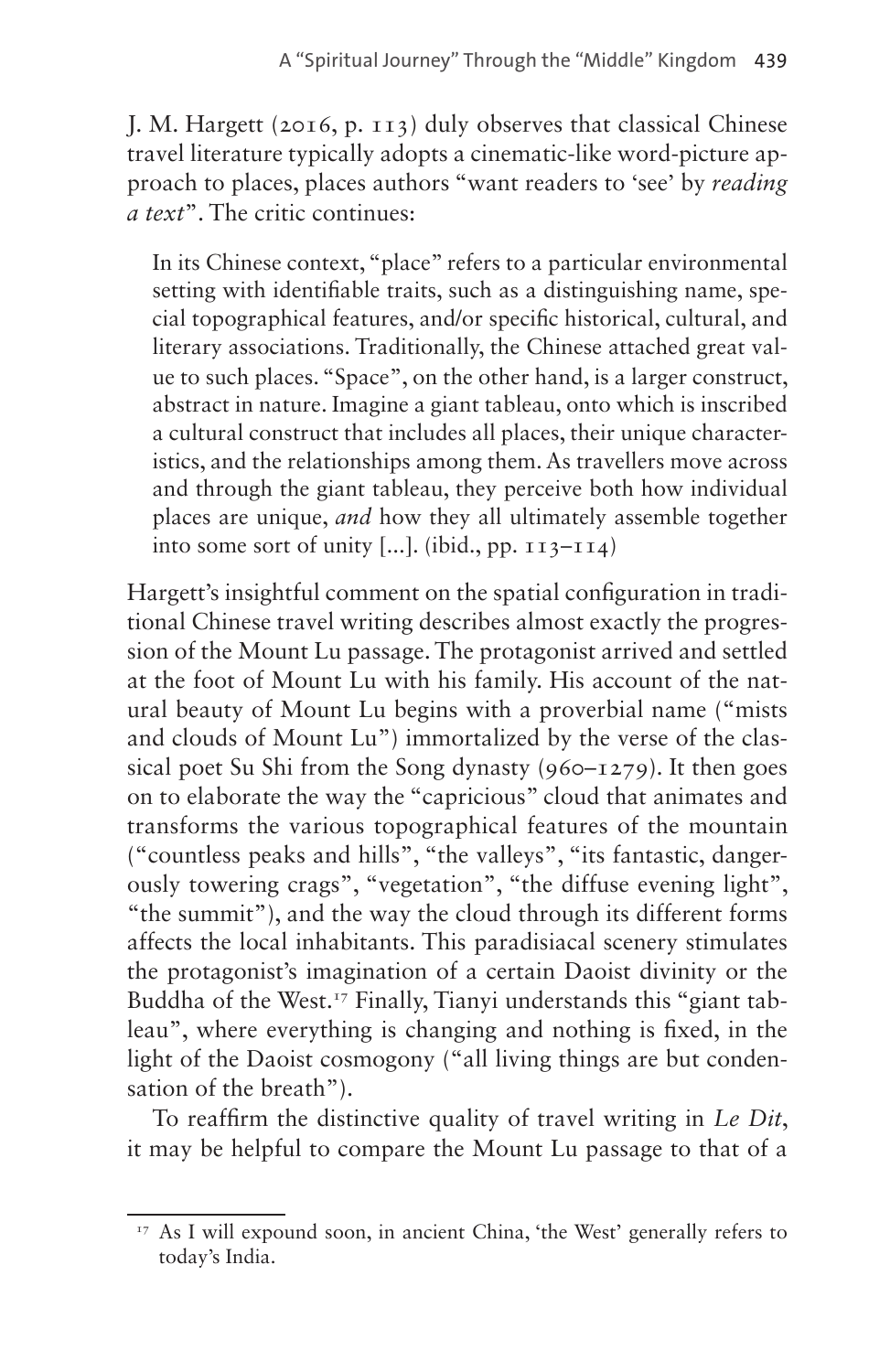"real" travelogue on Yellow Mountain by China's greatest travel writer Xu Xiake (1587–1641):

From time to time a dense fog would move in and move off. When the first bank of fog moved in, nothing could be seen. Looking out towards the various heights of Lotus Flower [Peak], most of them were enveloped in fog. As I alone ascended to Heavenly Capital [Peak], when I moved to the front of it the fog would retreat to the back of it, and as I crossed over to the right, the fog would then exit from the left. As for the pines, they were still twisted and upright, sweeping this way and that. The cypresses, although as big as a [man's] arm, all clung flatly to the surfaces of rocks in the manner of lichen. On such lofty mountains the wind is formidable, and the foggy mists come and go as they please. Looking at the various peaks below, at times they appeared [out of the fog] as emerald isles, while at other times they were completely enveloped in a silvery sea. But looking further down the mountain, I beheld a completely different view: there the sunlight glittered brightly and brilliantly. (Cited in Hargett, 2016, p. 121)

As can be seen, the visual details of this scenery are strikingly similar to the Mount Lu passage. The amorphous presence of the moving cloud, mist, or fog, largely guides the narrator-protagonist's and by extension, the reader's—perception of the visual appeal of the landscape. There is a strong tendency to describe the "actions" of individual topographical features, such as the vegetation, rocks, and peaks, in anthropomorphic terms. In fact, some of their imagery, like the sea and the sun, is so closely related that one could seamlessly complement the other: the "emerald isles" were thus "completely enveloped in a silvery sea" ["a wide, slack sea" in Cheng's version] on whose "waves floated the setting sun like a dream ship gleaming with a thousand multicolored lights" ["there the sunlight glittered brightly and brilliantly" in Xu's version]. However, there is arguably a slight difference in the intention of the two accounts. Whereas Xu's first priority is, as Hargett stresses, "*narration of the journey*" (ibid.)—hence the spatial precision of the traveller's route—Cheng is visibly keen to engage in the Daoist philosophical discourse which will later inform Tianyi's artistic vocation.

Apart from Mount Lu, Tianyi's travel itinerary and wandering destiny, as well as his intellectual and artistic development,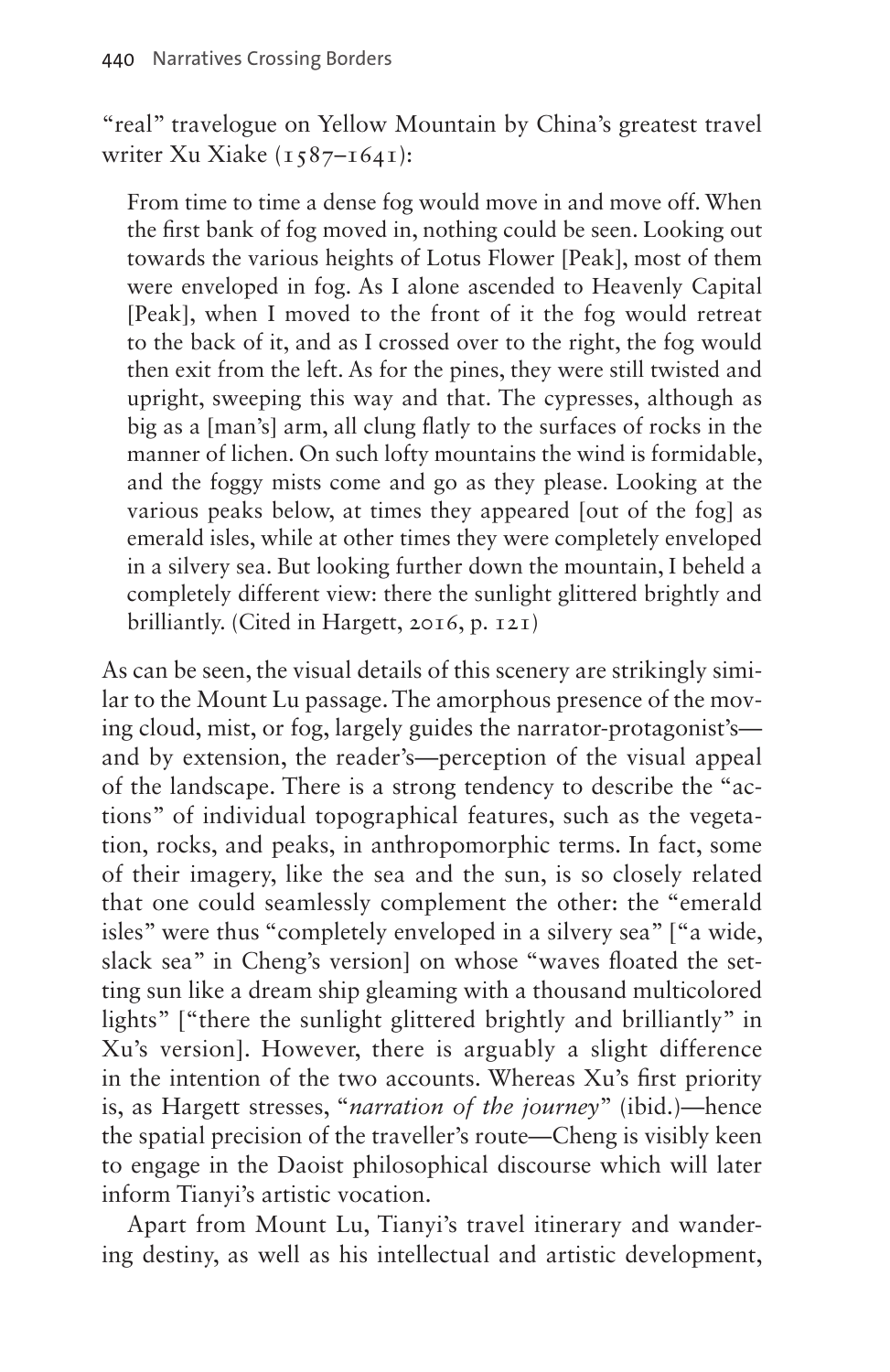are strongly identified with a number of well-known rivers: from the Yangtze River which fostered Daoism to the Yellow River that cradled Confucianism, from the Seine which embraces and protects the cultural heart of France to the Loire that has "fashioned an entire tribe of fine-featured, bright-eyed, levelheaded folk" (*The River*, p. 185), the list goes on. The protagonist describes himself as the "child of the river" (ibid.). At the end of the novel, Tianyi compares his life journey to the water in the river, it evaporates, turns into clouds, and falls as rain back to the source of the river like the "circulating breath [...] at the Great Return": "we have gone from river to river to this last river. The loop of destiny ends here, of that we are certain" (ibid., p. 277). The crosscultural and spiritual significance is thus conferred on Tianyi's geographical and topographical displacement (Fraisse, 2010, p. 639). It is worth mentioning that Cheng actually first intended to employ "là-bas le fleuve" ("there the river") as the title of the novel, which was rejected by his editor due to its dearth of literary resonance for French readers. If the mountain—lofty, rock-solid, unchanging, finite—embodies the yang principle, Cheng expatiates on water/river—the yin *par excellence—*to express, to borrow Fraisse's words, "the infinite in the finite" and "the incomplete in the complete" (ibid., my translation). This should add to our understanding of Cheng's "spiritual journey", a journey that is far beyond the human individual's growth and transformation.<sup>18</sup> In this respect, the river for Cheng is readily comparable to the sea for Virginia Woolf, Joseph Conrad (Beer, 2000, p. 217), and all the more so for Nietzsche (Gillespie & Strong 1988).

River landscape in Cheng not only becomes "the point of departure" and the "staging of theory", it also establishes a cross-cultural network, a model of comparison, which stimulates "movements of understanding and mediation that […] are passed

<span id="page-12-0"></span><sup>&</sup>lt;sup>18</sup> It would be difficult for an article of this length to explore Cheng's fascination with various rivers in the same way we did for Mount Lu. However, it must be stressed that there is indeed a long tradition of the so-called "river diaries" since the Song dynasty, which describe lengthy trips along rivers. These river diaries "helped to establish the prototype of the literary travel diary in traditional China, which proliferated during the subsequent Ming and Qing dynasties" (Hargett, 2016, pp. 118–119).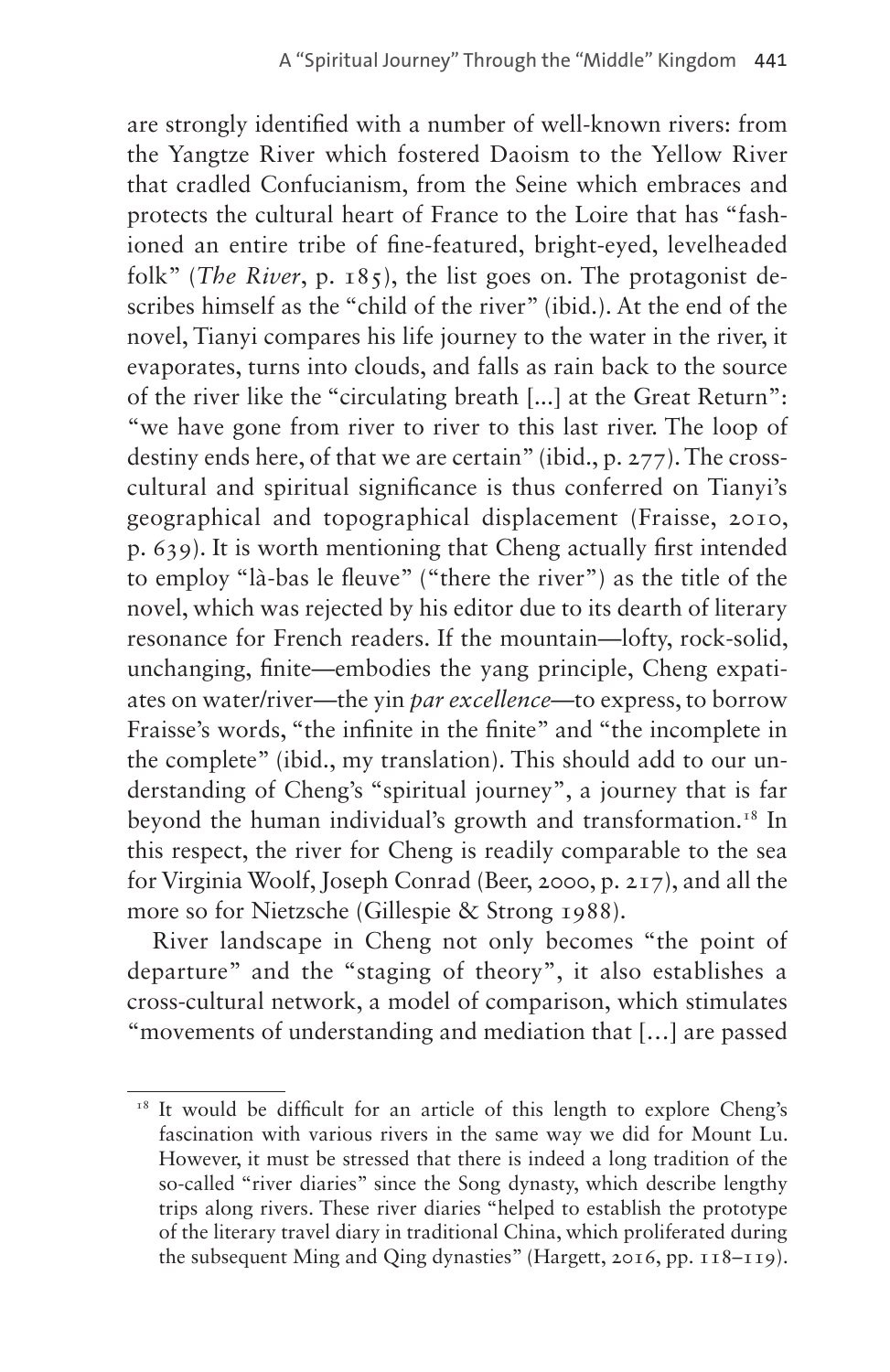to the reader" (Ette, 2003, p. 33). It is on the Yangtze River, just before he leaves for France, that Tianyi listens to a certain Professor F. explain the river "as a symbol of time" in the Daoist tradition:

…we sail through the native region of our beloved Laozi. As you know, he is the founder of Taoism. He developed the concept of the Way, the irresistible universal movement driven by the primal Breath. [...] And yet, if we look at the river as we are now doing, it appears to be heading in a straight line toward its destruction, whereas the Taoists say the Way moves in a circle. [...] So what has given us the idea that the irreversibility of time's imperious order can be disrupted? Enter the middle Voids inherent in the Way. Breaths themselves, they impart to the Way its rhythm, its respiration; most important, they allow it to effect the mutation of things and to return to the Origin, the very source of the primal Breath. For the river, the middle Voids take the form of clouds. The river, with its origin in the Way, takes its appropriate place in earthly order as well as in the heavenly. Water evaporates from the river, condenses into cloud, falls back into the river as rain, feeding it. (*The River*, pp. 129–130)

This teaching later inspires the protagonist to creatively apply a Daoist reading of Proust's fluid conception of time:

An explanation I would remember in France upon reading *In Search of Lost Time*. Differing with Proust, I might have written: "In search of time to come." The law of time, for me at any rate, in keeping with what I had just experienced with the Lover [l'Amante], was not based on the accomplished, the finished, but on the postponed [*différé*], the unfinished. I had to pass through the Void and the Exchange. (ibid., p. 131)

Similarly, before deciding to return to China, Tianyi spends his last days visiting the Loire with Véronique, retracing its source; and the protagonist thinks of his childhood experience of discovering the Yangtze River with his father: "The man in exile who contemplated the vast landscape, was he not the child of Asia who had gazed upon the River Yangzi with his father and who had gone up other rivers, to other sources? Then and now, it was the same discovery: a long, wide river begins as a tiny trickle of water buried under impenetrable grass" (ibid., 187).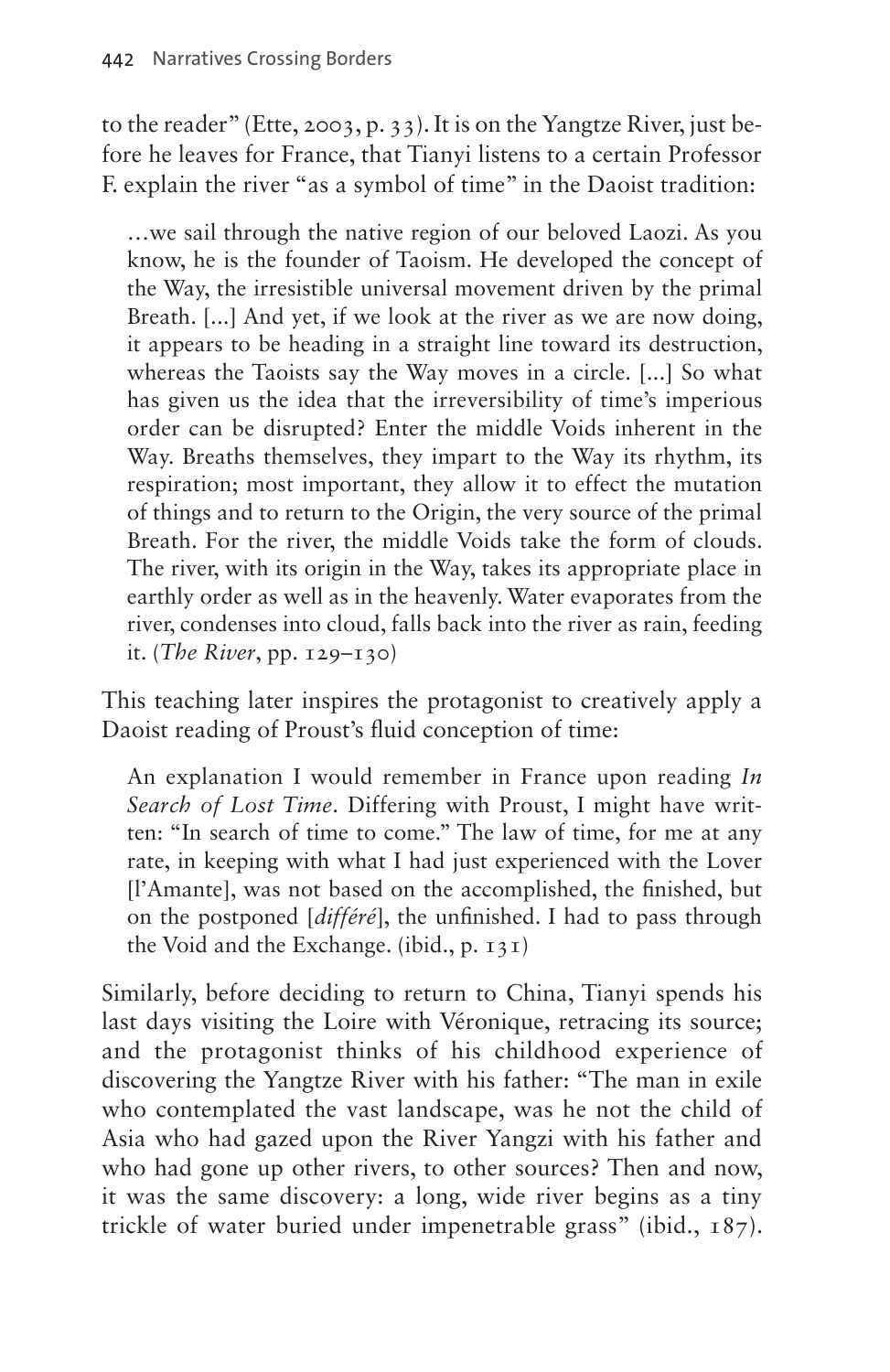Surrounded by "foreign" landscape, Tianyi seems to become ever more conscious of his "revised" theoretical position:

Upriver to the source. Would it be the beginning of a new life? Or the end of another? That time is cyclical and that each new cycle brings changes both foreseen and unexpected was an old theme, an integral part of my vision, and I no longer doubted its validity. [...] In this foreign country, now a new person, by an act of will couldn't I cut the roots of the past, untie the most inextricable knots? Cut the roots? Maybe. Since man is merely a creature gliding over the surface of the earth, an animal the culture hands a few tried and true ways, is he really so deeply rooted that he can't imagine being transplanted? (ibid., pp. 187–188)

The Daoist cyclical vision of river as time still holds true for Tianyi. However, a new theoretical issue of "route" and "root" is raised in this foreign land. Thus, to echo Ette's remark, "the theory of the landscape turns into a landscape of theory" (Ette, 2003, p. 33).

## **Quests for Knowledge and Love**

Tianyi does not, of course, move through mountains and rivers simply out of aesthetic pleasure or theoretical reflection. His cross-cultural return journey is indelibly marked by the notion of quest. While Tianyi's departure for Europe under a governmental study grant can be perceived as a quest for knowledge, his resolute return to a much altered, dangerous China to join his loved ones, practically declining a romantic invitation to stay in Europe, is reminiscent of Odysseus's homecoming quest for Penelope in Ithaca after twenty years away. The title of the final part of the novel, "myth of return", seems to encourage such a reading.<sup>19</sup>

The quest for "Western knowledge" is a key *twofold* travel motif in the novel, which puts cross-cultural history in dialogue with the present. Prior to Tianyi's journey to Europe, he has voluntarily followed a Buddhist Chan master and received careful instructions on Chinese painting and calligraphy. The Chan master

<span id="page-14-0"></span><sup>&</sup>lt;sup>19</sup> But "myth" here can also be understood in the vulgar sense describing something that did not happen and is untrue, since the author himself did not return to China in reality.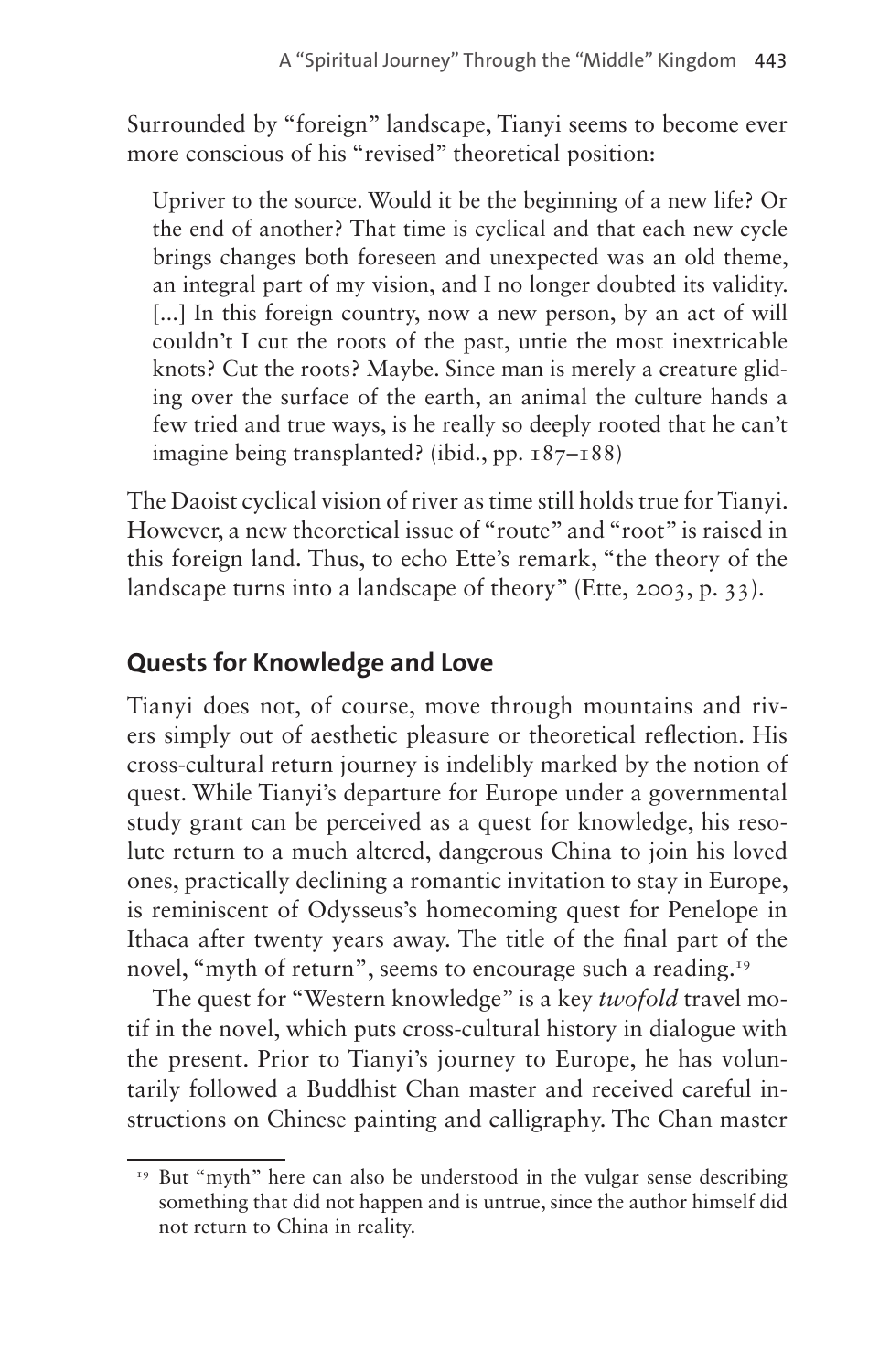subsequently recommends Tianyi to Professor C., who is seeking recruits with the skills to work at the Dunhuang Caves, a Buddhist archaeological site which can be traced back to the fourth century and was rediscovered in the twentieth century. By introducing Dunhuang to the narrative, Cheng naturally invokes the *topos* of the Silk Road, as Tianyi depicts: "Dunhuang was in the far western region of China, in the modern province of Gansu, on the old Silk Road" (*The River*, p. 112). In ancient China, "the West" is generally used to refer to today's India. It is by this road that Buddhism was first indirectly transmitted from India to China, and for centuries, especially from the fourth century onward, Chinese Buddhist monks made pilgrimages along the Silk Road to the "Western regions" (西域) in order to obtain sacred Buddhist scriptures. From around the fifth century, the prosperous city of Dunhuang "began serving as a place of exchange between China and the outside world as well as a stop for Buddhist pilgrims'" (*The River*, p. 112).

One of the best-known pilgrim monks is called Xuanzang from the early Tang dynasty. His legendary travel to India (AD 626–645) in search of Buddhist knowledge is a milestone in Chinese religious history. After his return to China, he devoted himself entirely to the translation of hundreds of Buddhist texts directly from Sanskrit to Chinese.<sup>20</sup> He organized sophisticated, large-scale "translation forums" (译场) for collaborations and significantly advanced contemporaneous Chinese translation theories (notably from the dominant 'literal' or 'simple' *wen* style) (ibid., p.  $7$ ).<sup>21</sup> Moreover, at the Tang Emperor's politically motivated request, Xuanzang authored *The Great Tang Records on the Western Regions* (大唐西域记) (AD 646) which provides an unprecedentedly comprehensive account of an allegedly 128 kingdoms (Ji, 1990 [1985], p. 112) along the journey, elaborating on their geopolitical and social aspects. The popular Chinese idiom *xitian qujing* 西天取经 (pilgrimage to the West for Buddhist Sutra)

<span id="page-15-0"></span><sup>&</sup>lt;sup>20</sup> For detailed calculation of the "rolls", the "fascicles", and the "volumes", see Ji (1990 [1985], pp. 6–7).

<span id="page-15-1"></span><sup>&</sup>lt;sup>21</sup> For a schematic comparison between early Chinese and Western translations of religious texts and how they consequently influenced thinking on translation in each tradition, see Bassnett and Levefere (1998, pp. 12–24).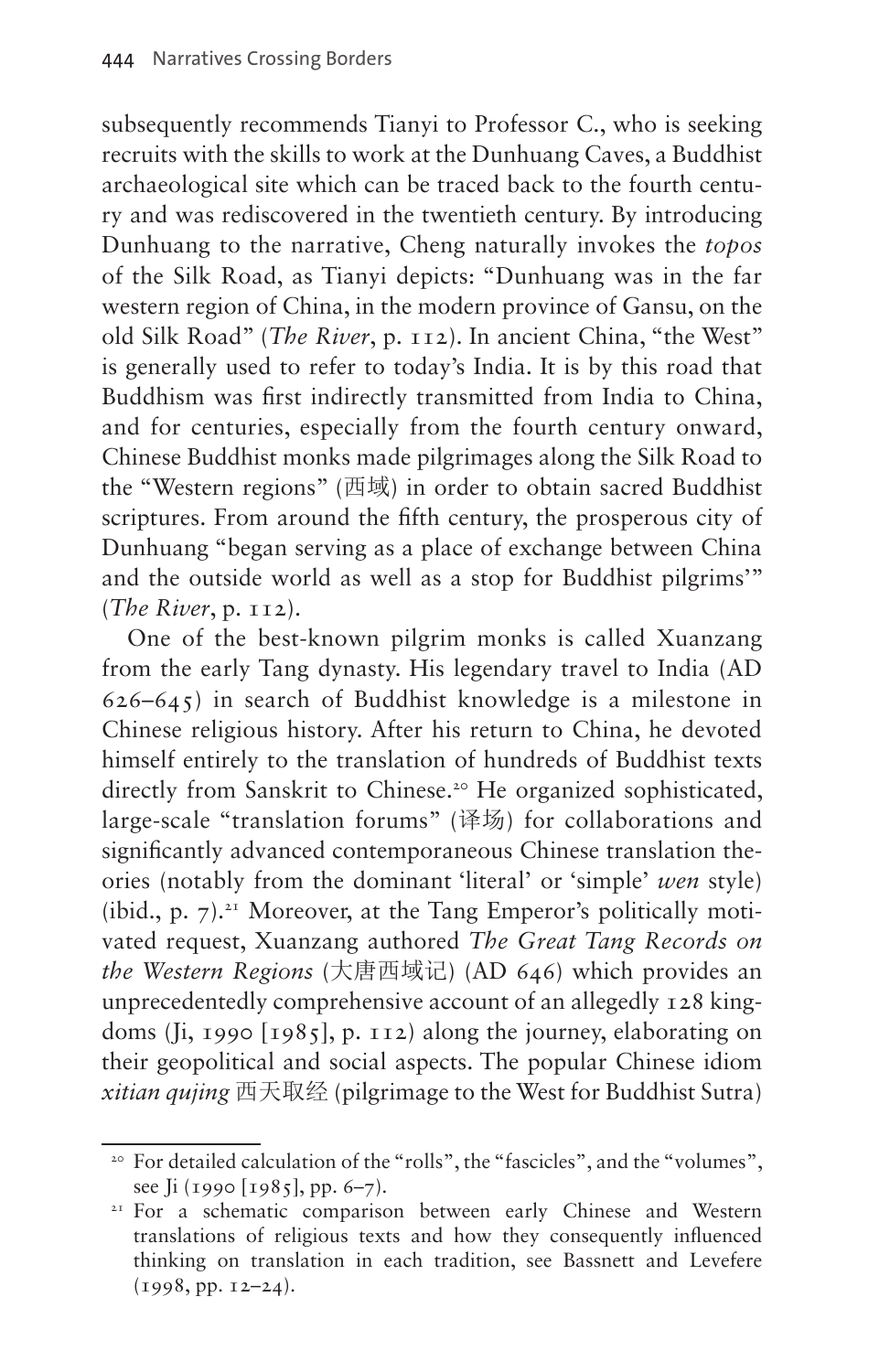derives from this historical event, which is now generally used to mean "learning from the West". The transhistorical comparison between Xuanzang and Tianyi, and by extension, Cheng, becomes all the more compelling if we remind ourselves of Cheng's other career as a literary translator of ancient Tang poetry from Chinese to French, and of Baudelaire, Rimbaud, Apollinaire, and Michaux from French to Chinese.

The Chan master explicitly draws Tianyi's attention to the analogy between China's profoundly consequential encounter with Indian thought and art centuries before and that between China and the West today:

Didn't our masters of the eighth through the eleventh centuries assimilate Indian art? Because they were steeped in their own living tradition, they could absorb outside influences without renouncing their own world. The more familiar they were with the finest in their own tradition the more easily they recognized the finest in another. I'm telling you this because you, you will have to face what is different. Once this war is over, I think it inevitable for China and the West to encounter each other on a deeper level, especially since the West is so free and so receptive to outside influences, even Asian. (*The River*, p. 111)

In studying the turbulent migrant, transcultural experience of Jean-Christophe from Romain Roland's eponymous Bildungsroman, Tianyi himself becomes aware of the exigencies of ongoing dialogues for intercultural transformation:

With all its dramatic events, the tumultuous history of Jean-Christophe, seeking fulfilment through three cultures—German, French, and Italian—inspired every one of us at a time when we too aspired to metamorphoses. We knew that, after its long dialogue with India and Islam, Chinese culture had reached a point where the West was an essential voice and could not be ignored [*plus qu'essentiel, incontournable*]. (*The River*, p. 53)

However, the kind of spiritual knowledge which defines Tianyi's quest is not Buddhism, or any particular theological enquiry per se. As has been argued elsewhere, "Cheng's true religion is art."<sup>[22](#page-16-0)</sup>

<span id="page-16-0"></span><sup>&</sup>lt;sup>22</sup> This is a crucial connection between Cheng and Proust in the light of the former's self-proclaimed "démarche proustienne". For an extensive exploration of this literary relation, see S. Li (2017a, pp. 153–219).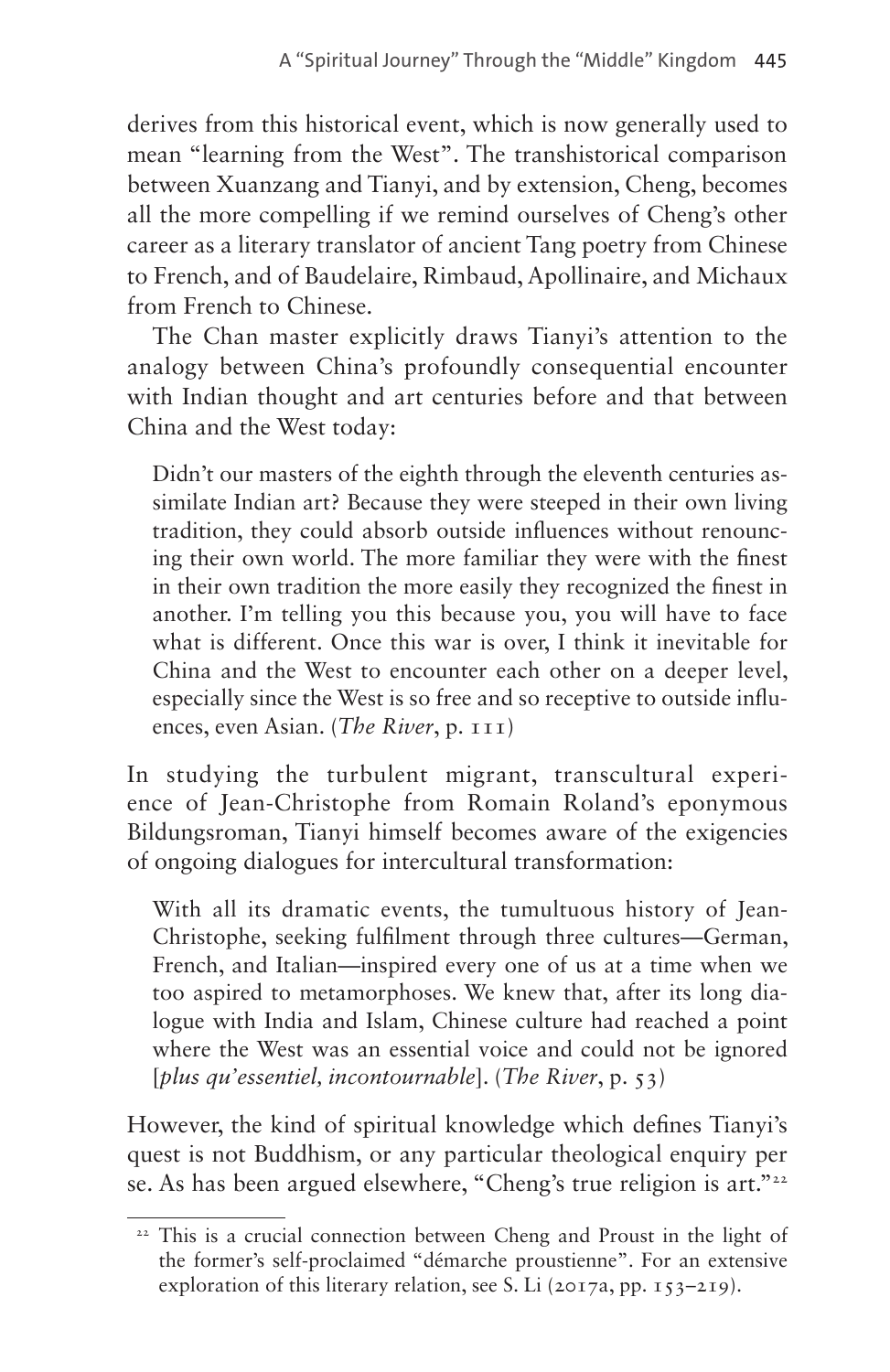A fundamental epistemic contribution of Tianyi's cross-cultural journey is the consistent construction of cultural and artistic "parallels" and "equivalents" that bridges our understanding and appreciation of both Western and Eastern cultural heritages. The discussion of the protagonist's learning about one particular artistic medium—painting, calligraphy, literature, theatre, or music—is typically provoked by an encounter with something epistemically new in one culture, then compared and contrasted with what the protagonist already knows about that medium in another culture. The respective theory and historical development are then fleshed out. The actualization, cross-fertilization, and blending of, and the constant re-negotiation between two different cultural traditions, result in a kind of transcultural, intermedial aesthetic epitomized by the novel itself. Cheng firmly believes in the "primacy of the arts in spiritual life" and "he understands the highest and most sacred achievement of art as creating 'dialogue'—dialogues between cultures, art and nature, self and other—aiming at 'transcendence' and universal harmony" (S. Li, 2017a, p. 199).<sup>23</sup> If time and movement are crucial to the protagonist's physical and psychological growth, cross-cultural exposure and contact, as well as intellectual and artistic training, signal moments of transformative epiphany, which profoundly shape Tianyi's (and by extension, Cheng's) migrant identity, highlighting his liminal disposition with regard to cultures. There is a clear parallel between the physical and the inner in Tianyi's journey.

The departing quest for Western knowledge is complemented by a return quest for love. Whereas Tianyi's journey to the West conveys a clear sense of geographical destination, his home-returning is portrayed paradoxically as a myth-infused "downward", meandering, and seemingly perpetual journey of a transient nature. To be reunited with his loved ones is to be home; the return to the "root" effectively becomes the continuation of another "route". As in mythology where "our world has always been a middle earth, with different forms of experience above and below it" (Frye, 1990, p. 216),<sup>24</sup> Tianyi's return journey shows a palpable

<span id="page-17-0"></span><sup>&</sup>lt;sup>23</sup> In this section of the book, I offer many concrete examples with detailed analysis of Cheng's 'comparatist' approach to the arts.

<span id="page-17-1"></span><sup>&</sup>lt;sup>24</sup> This idea of "middle earth" should add to our understanding of Cheng's formulation of the "Middle" Kingdom discussed in the introduction.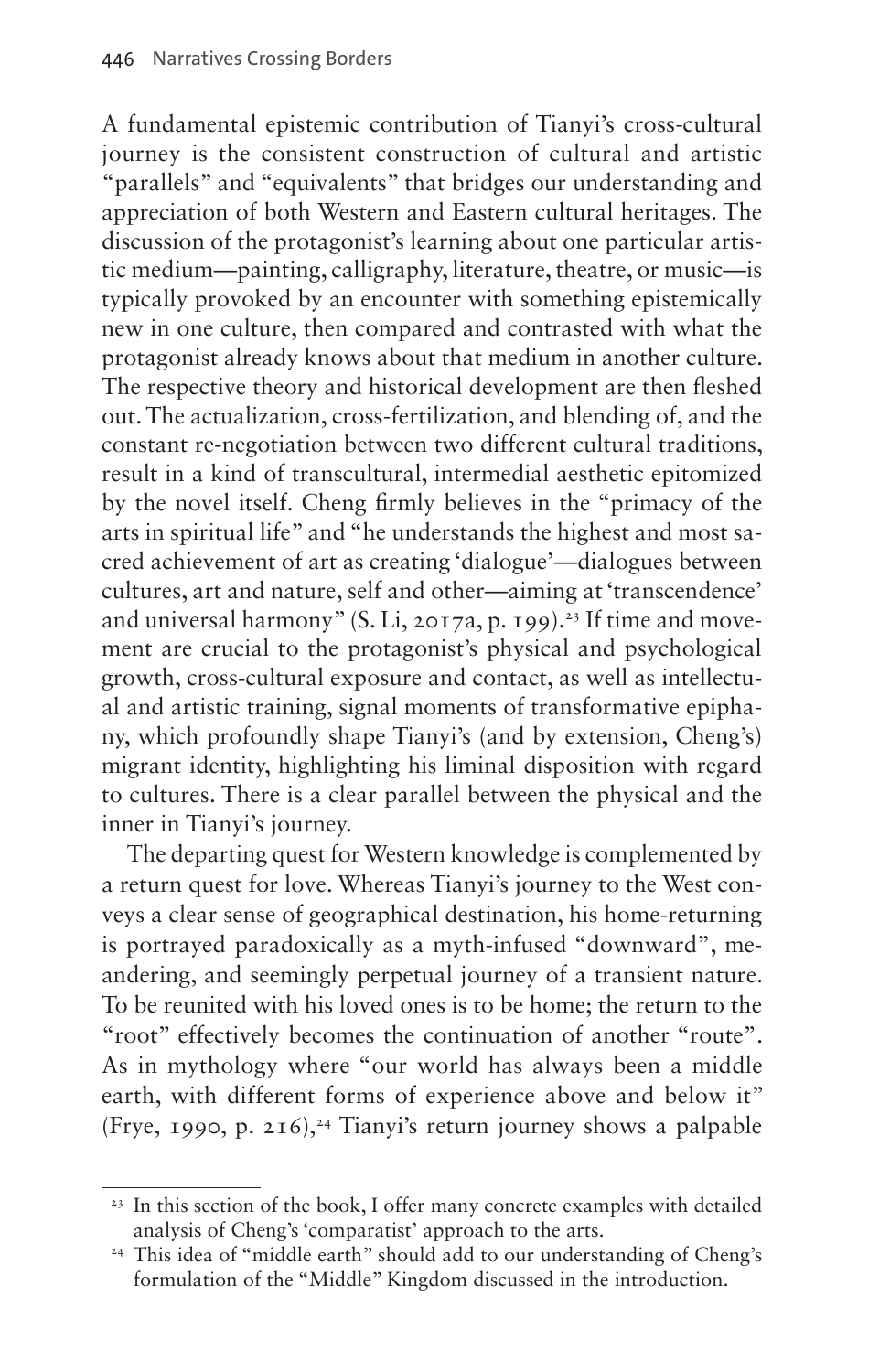sense of *vertical* movement, echoing the myth of Orpheus and that of Dante. Tianyi returns to China after l'Amante's calling ('Return! [...] Here you are at last! Here we are at last!') (*The River*, p. 188), only to find out, like Orpheus looking back at Eurydice near the threshold of the underworld, that l'Amante is lost forever. Instead, he learns of the survival of l'Ami and decides to undertake another journey to join l'Ami from the South to the Great Northern Wilderness (北大荒) of China. At the beginning of the final part, Tianyi remarks: "to rejoin the Lover [l'Amante]! [...] I know that returning to an altered, unrecognizable China will be a veritable descent into hell" (*The River*, p. 191). Towards the end, after rejoining l'Ami, Tianyi says: "I am accompanying my friend on his journey through hell" (ibid., 256), like Dante in Virgil's company through the nine circles of hell. Resonating with Orpheus's turning of passion to boys after his eventual failure to retrieve Eurydice, Tianyi's reunion with l'Ami quickly develops into a kind of homoerotic companionship.

The myth of Orpheus is explicitly compared to the Buddhist legend of Mulian, "just as when my mother died, I think of the Buddhist legend of Mulian in hell. Mixed into it now is a European legend, that of Orpheus" (ibid., p. 191). Tianyi learns about this legend from the wall painting at the above-mentioned archaeological site of Dunhuang. It recounts how the devout Buddhist Mulian descended to the underworld, facing a thousand trials to free his deceased mother's soul. The earliest source of this Buddhist legend is indeed found in the Dunhuang Caves. It is generally suspected to have a certain Indian origin, but there is not yet any concrete evidence. The Buddhist story of Ksitigarbha, one of the four principal bodhisattvas in Mahayana Buddhism, shows a diegetic similarity, i.e. the descent to hell, and this latter legend is also depicted in the Dunhuang Caves.<sup>[25](#page-18-0)</sup> The apparent, and in many ways, surprising emphasis on "filial piety" in the Buddhist tale of Mulian is in all likelihood due to the influence of Confucianism in China (Bary and Lufrano, 2000, pp. 93–95). It can already be regarded as a *sinicized* version of the "original" myth, an exemplar of cultural translation and amalgamation between ancient

<span id="page-18-0"></span><sup>&</sup>lt;sup>25</sup> For an introduction and analysis of the manuscripts found in Dunhuang, where these legends were first recorded in China, see Mair (1989).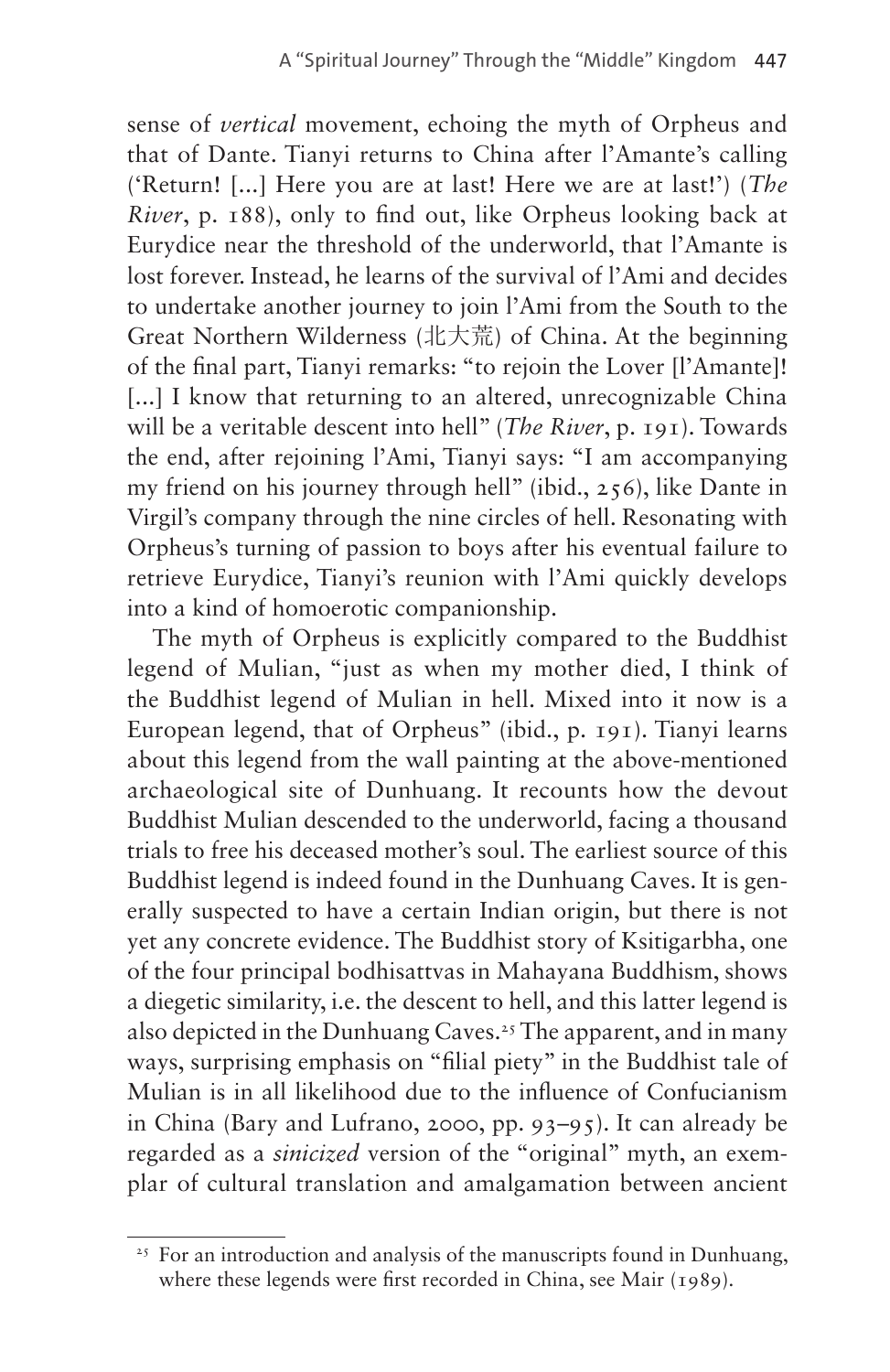India and China. Therefore, in comparing the myths of Mulian and Orpheus, Cheng, again, subtly draws the analogy between China's two historical encounters with the "West". Cheng's fascination with myths in his "comparatist" approach to cultures may be best explained in Tianyi's following words:

Since my stay in Dunhuang and my visit to the Campo Santo of Pisa where I saw the frescoes of the Master of Death, [...] I have come to believe that *only a mythic vision* allows mankind to assume control of what cannot be fully verbalized. Who among us can claim to take the measure of real life, to know how deep it sinks its roots, how far it extends its branches? (*The River*, p. 259, my italics)

# **Travel as Translation**

Historical progression, geographical displacement, landscape appreciation, cross-cultural encounter, personal quests, artistic pilgrimage, and transhistorical analogy, these are essential components of Tianyi's—and to some extent, the author's—journey, inner and outer, in space and in time. They constitute the most recurrent and important travel motifs in the novel, each establishing a "layer" of structure. My approach to these issues combines the critical angles of Bildungsroman, Künstlerroman, and travel writing. Because of the deliberate fictionalization and imaginative reconstruction of the narrative, *Le Dit* may not count as a "real" piece of travel writing in its strict definition.<sup>[26](#page-19-0)</sup> However, as has been explored, not only is the novel saturated with the abovementioned travel motifs, some of the novel's particular methods of observation and enquiry are directly informed by established travel literature, especially in the classical Chinese tradition, creating a palpable transcultural intertextual presence.

The relationship between travel and translation is brought to prominence in Cheng's translingual creative practice.<sup>27</sup> In general

<span id="page-19-0"></span><sup>&</sup>lt;sup>26</sup> For a snapshot of the debate on the problematic definition of travel writing, especially in relation to the factual and the fictional, see T. Youngs  $(2013, pp. 3-5).$ 

<span id="page-19-1"></span><sup>&</sup>lt;sup>27</sup> The theoretical relation between travel and translation has been extensively studied by scholars in both travel literature and translation studies. See J. Clifford (1997), M. Cronin (2000), and L. Polezzi (2006).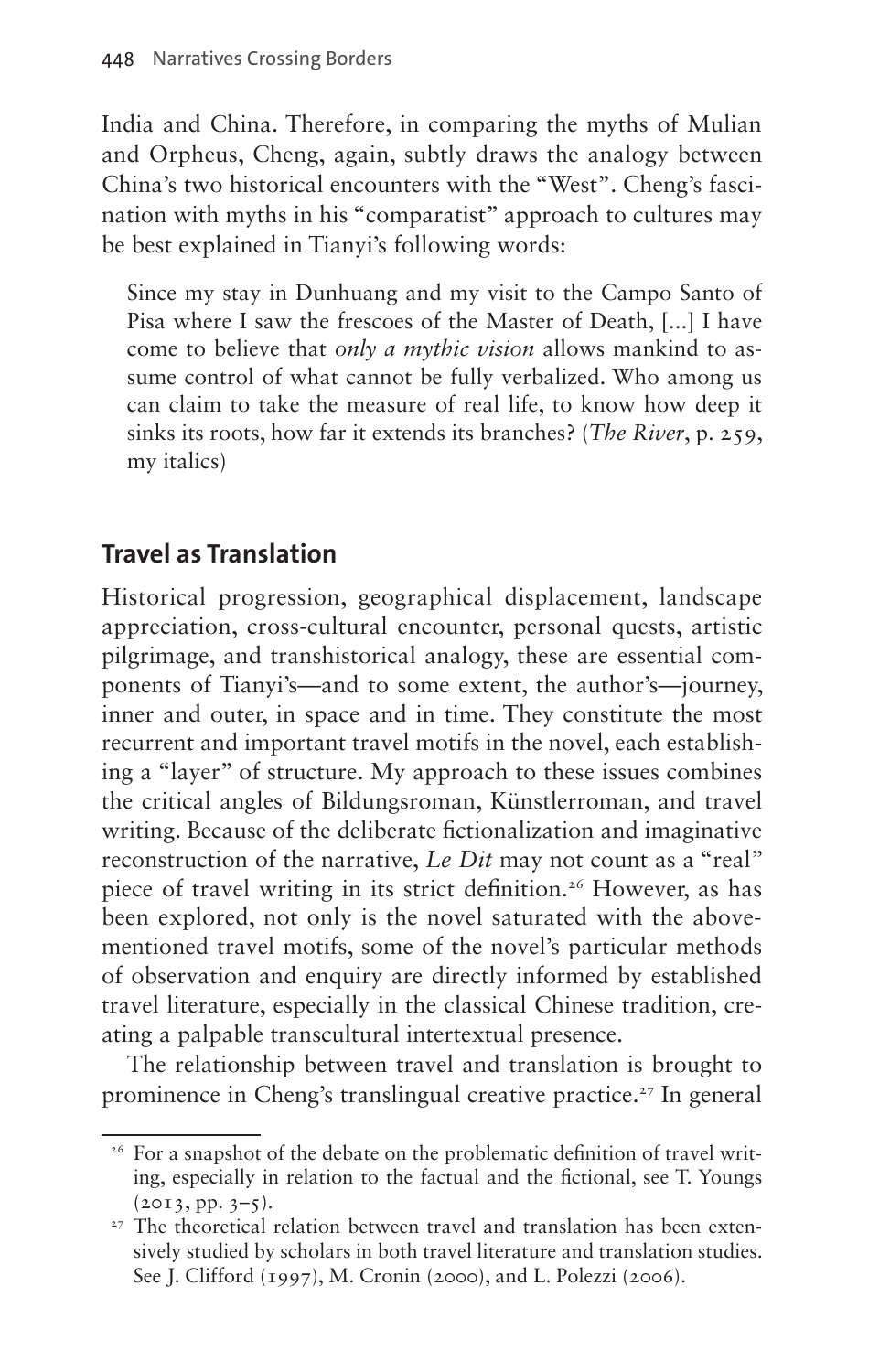terms, travel writing *is* a "translating genre insofar as each individual experience is transformed into collective reservoirs of knowledge or at least will be set into relation with them but also because cultural forms of expression of the Other as foreign have to be rendered into the language of one's own" (Ette, 2003, p. 26). Both travel and translation are "frequently seen as metaphors of mobility and flux" (Polezzi, 2006, p. 175). In *Le Dit*, this relationship is made all the more compelling—the novel fictionally "stages" a sophisticated theory of such a dynamic relationship. Cheng's fictional exploration of the notion of translation goes far deeper than the "apparently general application" of the term "used for comparison in a strategic and contingent way" (Clifford, 1997, p. 39),[28](#page-20-0) which says little more than the mere etymology of "translation" as "carried across". I have extensively quoted Cheng's work of translation from classical Chinese to modern French to demonstrate the author's sensitivity to the bilingual textuality and bicultural reality in his novelistic fabric, which entails a heightened self-reflexivity. *Le Dit* is not an ordinary travellers' tale about the foreign land told in his or her native tongue, it is a *mise en scene* of a migrant's liminal self-positioning between two cultures through languages. Tianyi is not simply a traveller who constantly crosses national borders; rather, he is, like Cheng, a cultural *passeur* ("ferryman") or commuter who linguistically translates, epistemically transforms, and spiritually transcends his own individual experience of *migrance*. [29](#page-20-1)

The "liminality of migrant experience", "the migrant culture of the 'in-between'" and the "space of the translation of cultural difference *at the interstices*" are of course defining characteristics of Homi Bhabha's (1994, p. 224, italics in the original) influential formulation of "cultural translation" beyond the strict linguistic

<span id="page-20-0"></span><sup>&</sup>lt;sup>28</sup> Clifford's rather vague employment of the term "translation" in the context of travel writing has met with serious criticism from scholars working in translation studies (Cronin, 2000, pp. 102–104; Polezzi, 2006, p. 175).

<span id="page-20-1"></span><sup>&</sup>lt;sup>29</sup> I draw on Caroline Quignolot-Eysel's (1999) astute French formulation of *migrance* (in the context of migrant women's writings): 'à la fois *migr*ation et er*rance*, souvent souff*rance* mais, au bout du compte, renaiss*ance* dans la jouiss*ance*'. The ideas of ultimate 'renaissance' and 'jouissance' through his translingual creative practice are all-pervasive in Cheng's (2003) inaugural address at the Academie française.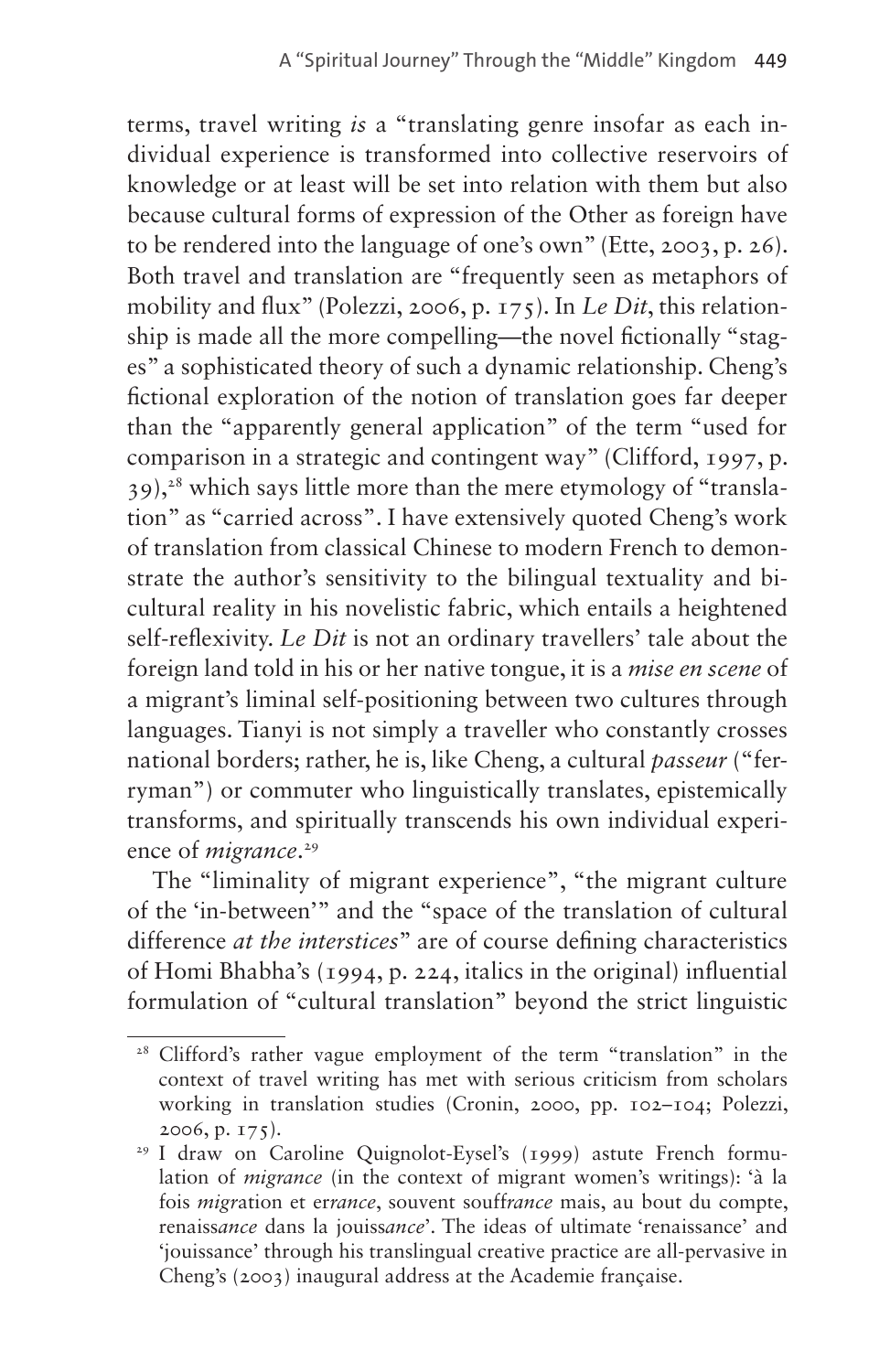medium. Much like Cronin and Polezzi's objection to Clifford's loose, metaphorical use of "translation" for travel writing, critics of Bhabha's concept of cultural translation—which employs Salman Rushdie's *The Satanic Verses* as a prime example—also voice serious reservations about calling it "translation", as it "does not involve two texts, or even one text, and certainly not more than one language" (Trivedi, 2005). In this respect, Cheng's version of cultural translation, a kind of "theory as fiction", quite rightly addresses the critical problem by attending to both the metaphorical and the linguistic notions of translation. Indeed, other than the number of Chinese texts that have been identified as the "sources" of Cheng's linguistic and cultural translation, critics have also duly observed how this translation process has visibly affected Cheng's creative use of the French language, creating a style unique to Franco-Chinese writers (Croiset, 2010; Li, 2017b, pp. 191–193). Perhaps even more significantly, while fictionally putting travel and translation in a multifarious relation, Cheng also assumes a certain ethical responsibility for cultural representations, which is why he self-consciously adopts a "comparatist" approach to even the smallest cultural details, makes cross-cultural analogies, and creates liminal spaces in which differences and power relations can be constantly renegotiated.

For Cheng, in-betweenness, liminality, or interstitiality, seems to be the *sine qua non* of cultural transcendence through exchange, as he asserts: "True transcendence, paradoxically, is located in the *between*, in that which bursts forth most intensely when decisive exchange between beings and Being takes place" (2008a, p. 18). Travel and translation produce narratives crossing borders. But the travel motifs and the idea and practice of translation in *Le Dit*  do not in fact presuppose or posit a journey—be it metaphorical or literal—from A to B; rather, they aim at a linguistic and cultural reorientation of both A and B *towards* a C that is always in the process of becoming, "à venir" ("to come"), and "dans le différé" ("differing and deferring").[30](#page-21-0) Indeed, Cheng's configuration of self and other in relation to the idea of transcendence is

<span id="page-21-0"></span><sup>&</sup>lt;sup>30</sup> These two phrases are borrowed from Tianyi's reflection on Proust's conception of time mentioned earlier. Here it is cited from the French original to highlight the poststructuralist vocabulary (*The River*, p. 192).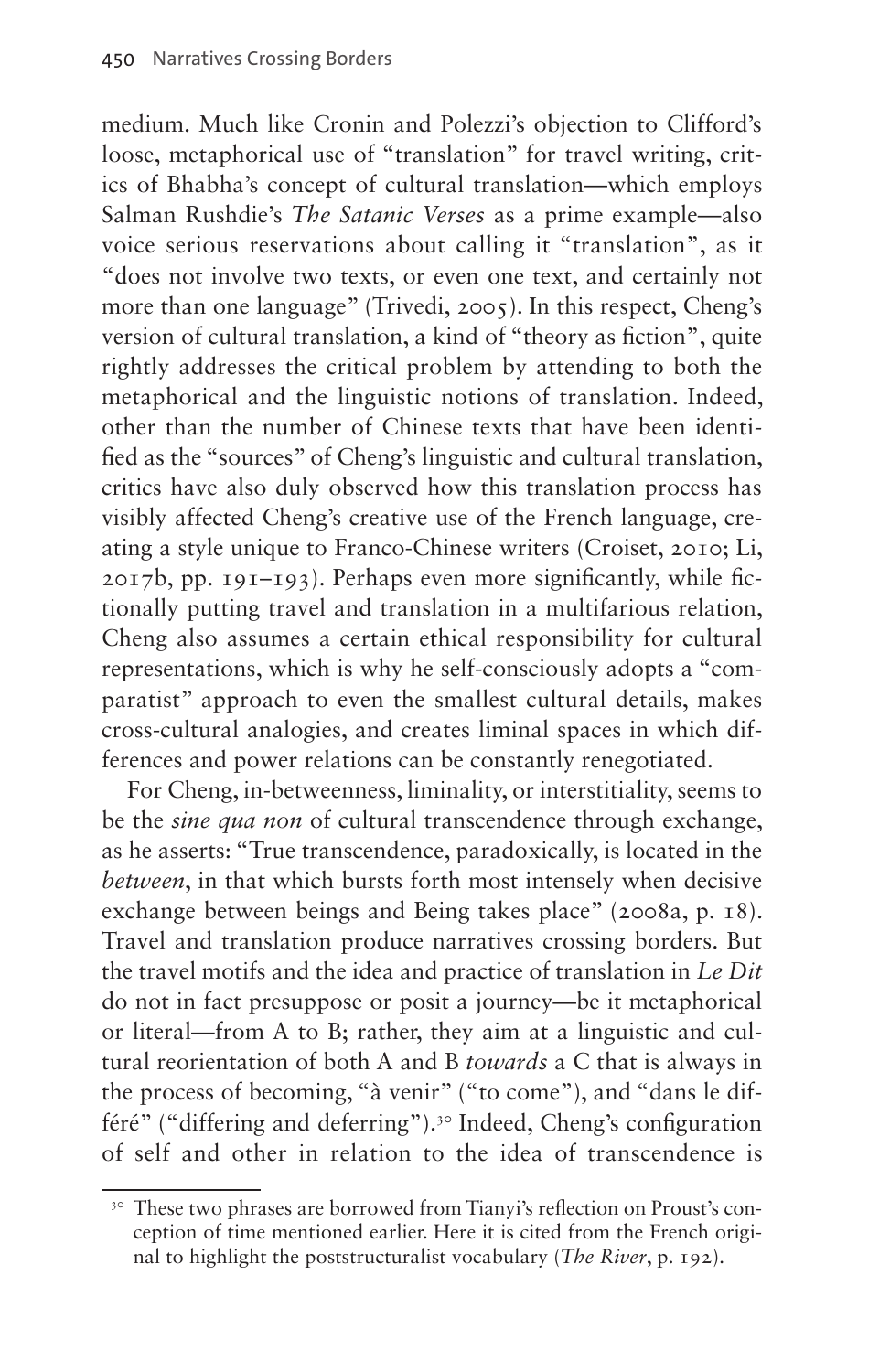recognizably in line with other well-established poststructuralist thinkers' works,<sup>31</sup> from Derrida's "deconstructive" openness for new meanings (Stoker, 2012, p. 20), to the ethical acceptance and negotiation of one's own boundaries with the other in Luce Irigaray's formulation of "horizontal transcendence"[,32](#page-22-1) and finally to Gayatri Spivak's (2003, pp. 72–73; 2015, pp. 290–292) theory of "planetarity" which points to a strong sense of alterity, a kind of fundamental intention towards the other. In sum, what we can see in Cheng's *Le Dit* are both an embodiment and an allegory of travel and translation, which signal fundamental human interaction that inspires informed imagination and provokes lateral thinking about cultural representations, simultaneously engendering something "new" and recreating something "old" for a planetary possibility of cultural transcendence.

## **Acknowledgements**

I would like to thank my colleague at Lund University Peter Sivam who kindly let me consult his personal collection of books on the Silk Road.

# **References**

- Bassnett, S. & Levefere, A. (1998). *Constructing Cultures: Essays on Literary Translation*. Clevedon: Multilingual Matters.
- Beer, G. (2000). *Darwin's Plots: Evolutionary Narrative in Darwin, George Eliot, and Nineteenth-Century Fiction*. Cambridge: Cambridge University Press.
- Bary, W. D. de and R. Lufrano. (2000). *Sources of Chinese Tradition*. Volume Two. Second Edition. New York: Columbia University Press.

<span id="page-22-0"></span><sup>&</sup>lt;sup>31</sup> For a brief introduction of Cheng's intellectual training and active participation in the structuralist and poststructuralist debate in France in the 1980s, see S. Li (2017, pp. 129–130).

<span id="page-22-1"></span><sup>&</sup>lt;sup>32</sup> For an argument on Irigaray's horizontal transcendence as self-limitation, see A. Halsema (2008, pp. 822–823).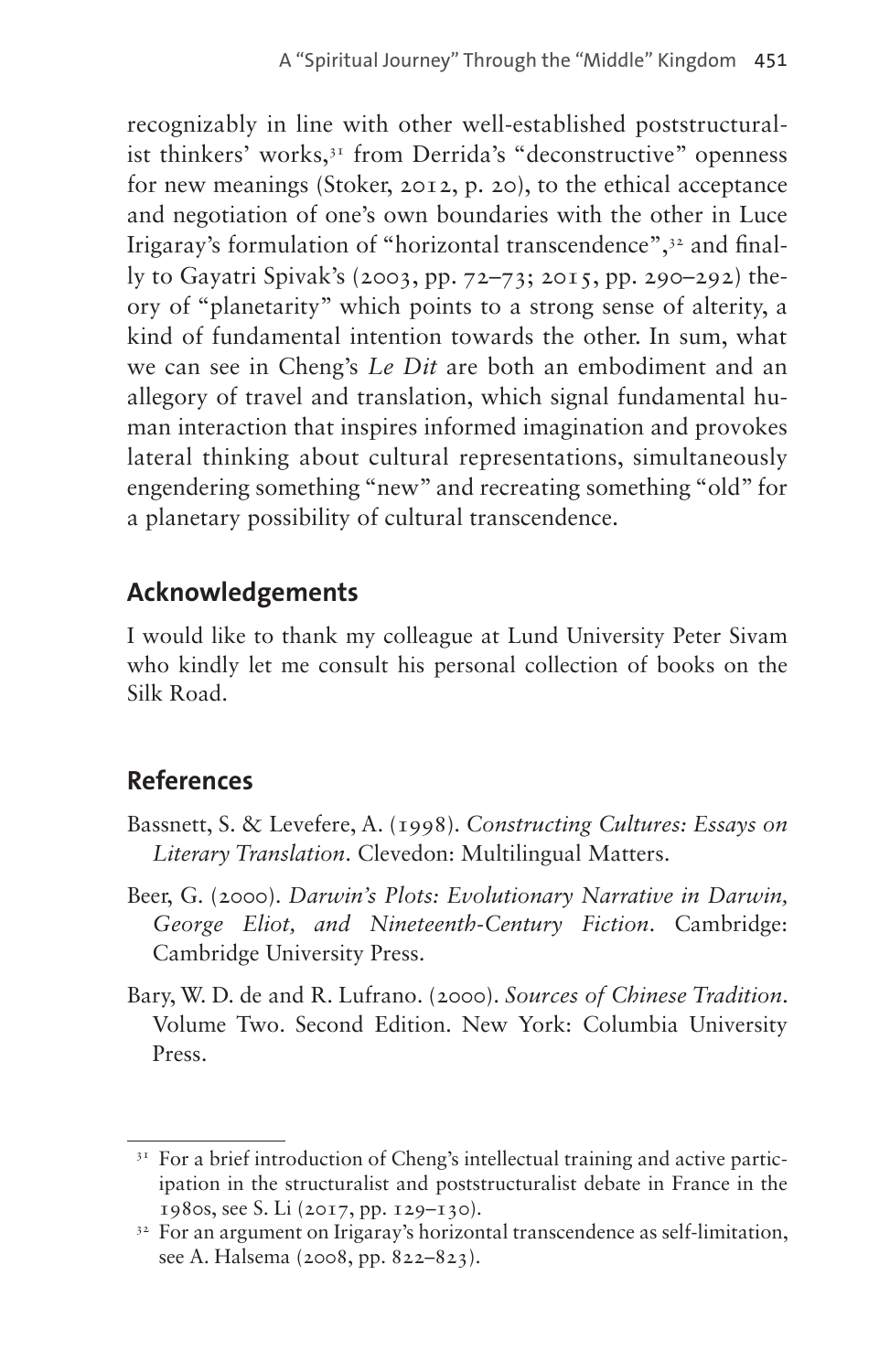- Bertaud, M. (2011). *François Cheng: Un cheminement vers la vie ouverte. Nouvelle édition revue et augmentée*. Paris: Hermann.
- Bhabha, H. (1994). *The Location of Culture*. London: Routledge.
- Braak, A. V. D. (2012). "Nishitani's Rethinking of Transcendence as Trans-Descendence," in Stoker, W. and Merwe, W. L. V. D. (eds.) *Culture and Transcendence: A Typology of Transcendence*. Leuven: Peeters, pp. 207–216.
- Caroline, Q.-E. (1999). *De la migration à la migrance, ou de l'intérêt de la psychanalyse pour les écritures féminines*. [Online] Available at: [http://www.limag.refer.org/Textes/Iti27/Quignolot.htm](http://www.limag.refer.org/Textes/‌Iti27/‌Quignolot.‌htm) (Accessed 20 April 2017).
- Cheng, F. (1991). *Vide et plein: Le langage pictural chinois*. Paris: Seuil.
- ——— (2000). *The River Below*. New York: Welcome Rain.
- ——— (2003). *Discours de réception de François Cheng*. [Online] Available at: [http://www.academie-francaise.fr/discours-de-recep](http://www.academie-francaise.fr/discours-de-reception-de-francois-cheng) [tion-de-francois-cheng](http://www.academie-francaise.fr/discours-de-reception-de-francois-cheng) (Accessed 20 April 2017).

——— (2006 [1989]). *Souffle-Esprit: Textes théoriques chinois sur l'art pictural*. Paris: Seuil.

- ——— (2009a). *Way of Beauty: Five Meditations for Spiritual Transformation*. Rochester and Toronto: Inner Traditions.
	- ——— (2009b). 中文序 [Chinese Preface]. In: 天一言 [Tianyi's Saying]. Beijing: People's Literature Publishing House, pp. 1–4.
- ——— (2014). *Et le souffle devient signe: Portrait d'une âme à l'encre de Chine*. Paris: L'Iconoclaste.
- Chu, X. (2014). "Le Langage romanesque de François Cheng dans Le Dit de Tianyi," in *François Cheng à la croisée de la Chine et de l'Occident*. Genève: Droz, pp. 39–48.
- Clifford, J. (1997). *Routes: Travel and Translation in the Late Twentieth Century*. Cambridge: Harvard University Press.
- Croiset, S. (2010). "Écrivains chinois d'expression française: l'étrangeté entre respect et altération de la langue," in Kassab-Charfi, S. (ed.) *Altérité et mutations dans la langue: Pour une stylistique des littératures francophones*. Louvain-la-Neuve: Academia Bruylant, pp. 83–97.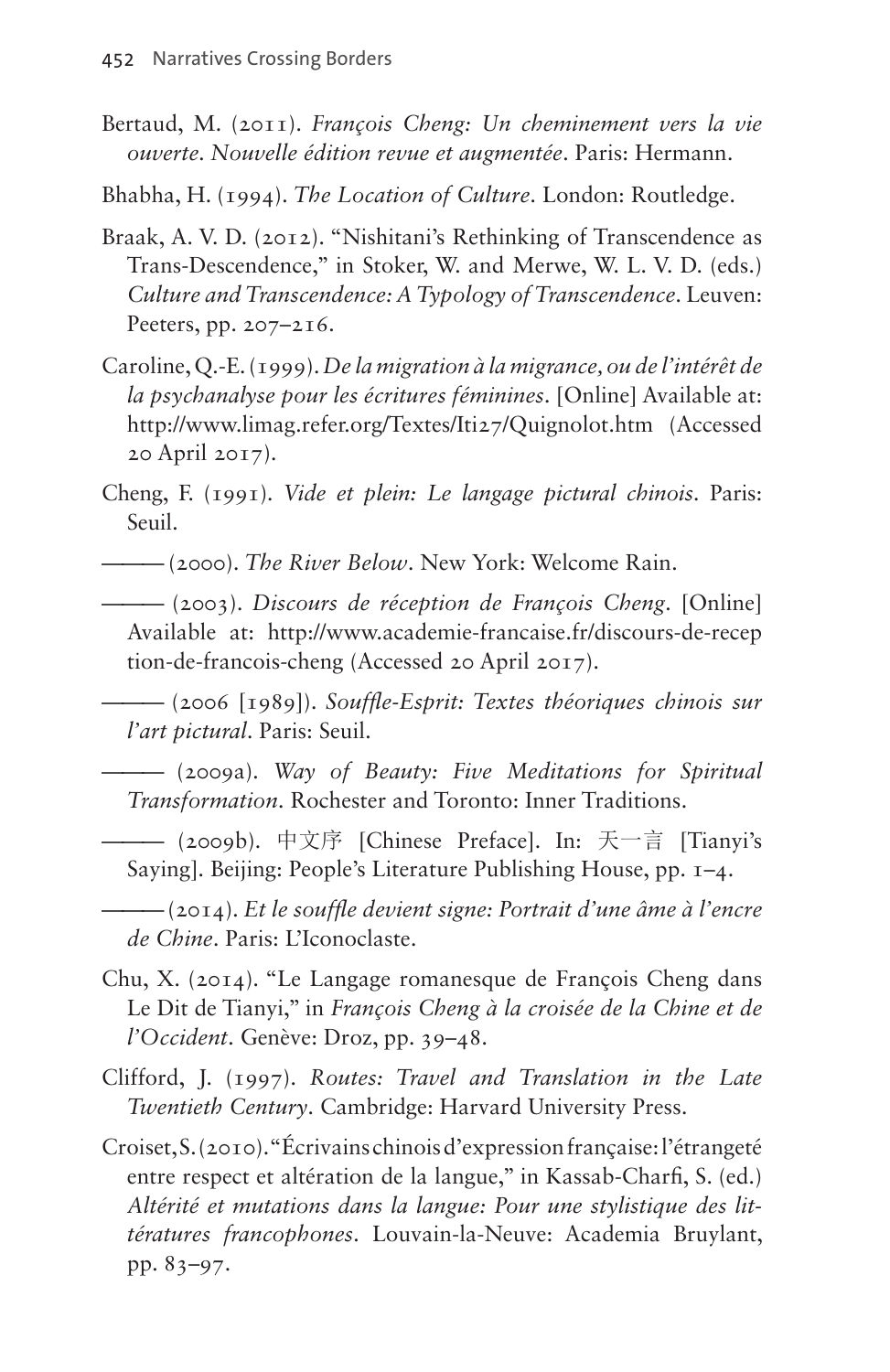- Cronin, M. (2000). *Across the Lines: Travel, Language, Translation*. Cork: Cork University Press.
- Ette, O. (2003). *Literature on the Move*. Amsterdam: Rodopi.
- Fraisse, L. (2010). *La Petite Musique du style: Proust et ses sources littéraires*. Paris: Classiques Garnier.
- Frye, N. (1990). "The Journey as Metaphor". In: R. D. Denham, ed. *Myth and Metaphor: Selected Essays, 1974–1988*. Charlotteville and London: University Press of Virginia, pp. 212–226.
- Gillespie, M. A. & Strong, T. B. (1988). *Nietzsche's New Seas: Explorations in Philosophy, Aesthetics, and Politics*. Chicago and London: The University of Chicago Press.
- Halsema, A. (2008). "Horizontal Transcendence: Irigaray's Religion after Ontotheology," in de Vries, H. (ed.) *Religion: Beyond a Concept*. New York: Fordham University Press, pp. 813–825.
- Hargett, J. M. (2016). "Chinese Travel Writing," in Thompson, C. (ed.) *The Routledge Companion to Travel Writing*. London: Routledge, pp. 112–124.
- Hulme, P. & Youngs, T. (2002). "Introduction," in Hulme, P. and Youngs, T. (eds.) *The Cambridge Companion to Travel Writing*. Cambridge: Cambridge University Press, pp. 1–16.
- Ji, X. (1990 [1985]). "前言 [Preface]," in Ji, X. (ed.) 大唐西域记校注 [The Great Tang Records on the Western Regions by Xuan Zang]. Beijing: Zhonghua Book Company, pp.  $I-I$  38.
- Kellman, S. G. (2000). *The Translingual Imagination*. Lincoln: Nebraska University Press.
- Li, S. (2017a). *Proust, China and Intertextual Engagement: Translation and Transcultural Dialogue*. Singapore: Palgrave Macmillan.

——— (2017b). "Transcultural Novels and Translating Cultures: François Cheng's *Le Dit de Tianyi* and *L'Éternité n'est pas de trop*," *Forum for Modern Language Studies*, 53(2), pp. 179–199.

- Mair, V. (1989). *T'ang Transformation Texts*. Cambridge: Cambridge University Press.
- Polezzi, L. (2006). "Translation, Travel, Migration," *The Translator*,  $12(2)$ , pp.  $169-188$ .